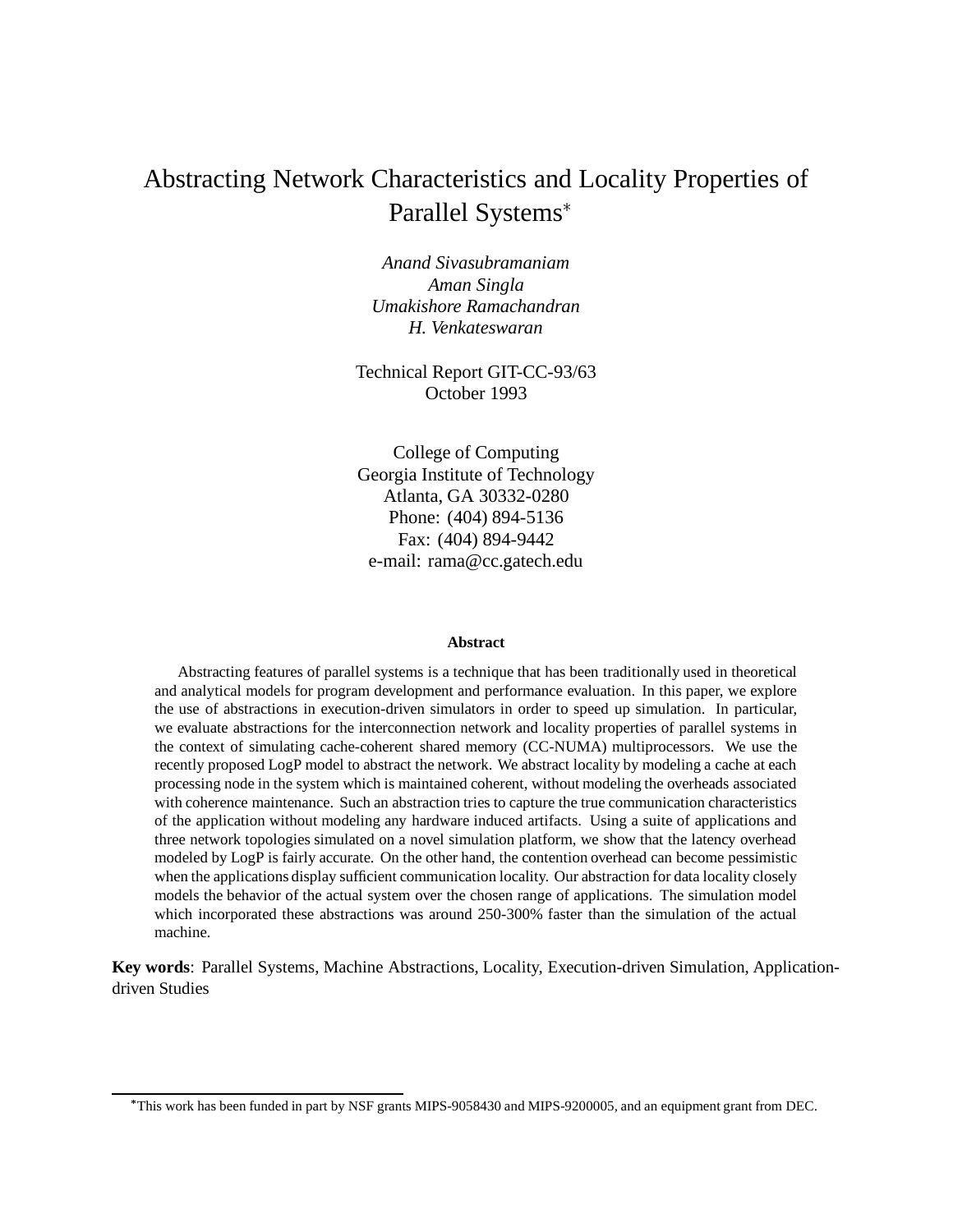## **1 Motivation**

Performance analysis of parallel systems<sup>1</sup> is complex due to the several degrees of freedom that exist in them. Developing algorithms for parallel architectures is also hard if one has to grapple with all parallel system artifacts. Abstracting features of parallel systems is a technique often employed to address both of these issues. For instance, abstracting parallel machines by theoretical models like the PRAM [14] has facilitated algorithm development and analysis. Such models try to hide hardware details from the programmer, providing a simplified view of the machine. Similarly, analytical models used in performance evaluation abstract complex system interactions with simple mathematical formulae, parameterized by a limited number of degrees of freedom that are tractable.

There is a growing awareness for evaluating parallel systems using applications due to the dynamic nature of the interaction between applications and architectures. Execution-driven simulation is becoming an increasingly popular vehicle for performance prediction because of its ability to accurately capture such complex interactions in parallel systems [25, 23]. However, simulating every artifact of a parallel system places tremendous requirements on resource usage, both in terms of space and time. A sufficiently abstract simulation model which does not compromise on accuracy can help in easing this problem. Hence, it is interesting to investigate the use of abstractions for speeding up execution-driven simulations which is the focus of this study. In particular, we address the issues of abstracting the *interconnection network* and *locality* properties of parallel systems.

Interprocess communication (both explicit via messages or implicit via shared memory), and locality are two main characteristics of a parallel application. The interconnection network is the hardware artifact that facilitates communication and an interesting question to be addressed is if it can be abstracted without sacrificing the accuracy of the performance analysis. Since latency and contention are the two key attributes of an interconnection network that impacts the application performance, any model for the network should capture these two attributes. There are two aspects to locality as seen from an application: communication locality and data locality. The properties of the interconnection network determine the extent to which communication locality is exploited. In thissense, the abstraction for the interconnection network subsumes the effect of communication locality. Exploiting data locality is facilitated either by private caches in shared memory multiprocessors, or local memories in distributed memory machines. Focussing only on shared memory multiprocessors, an important question that arises is to what extent caches can be abstracted

<sup>&</sup>lt;sup>1</sup>The term, parallel system, is used to denote an algorithm-architecture combination.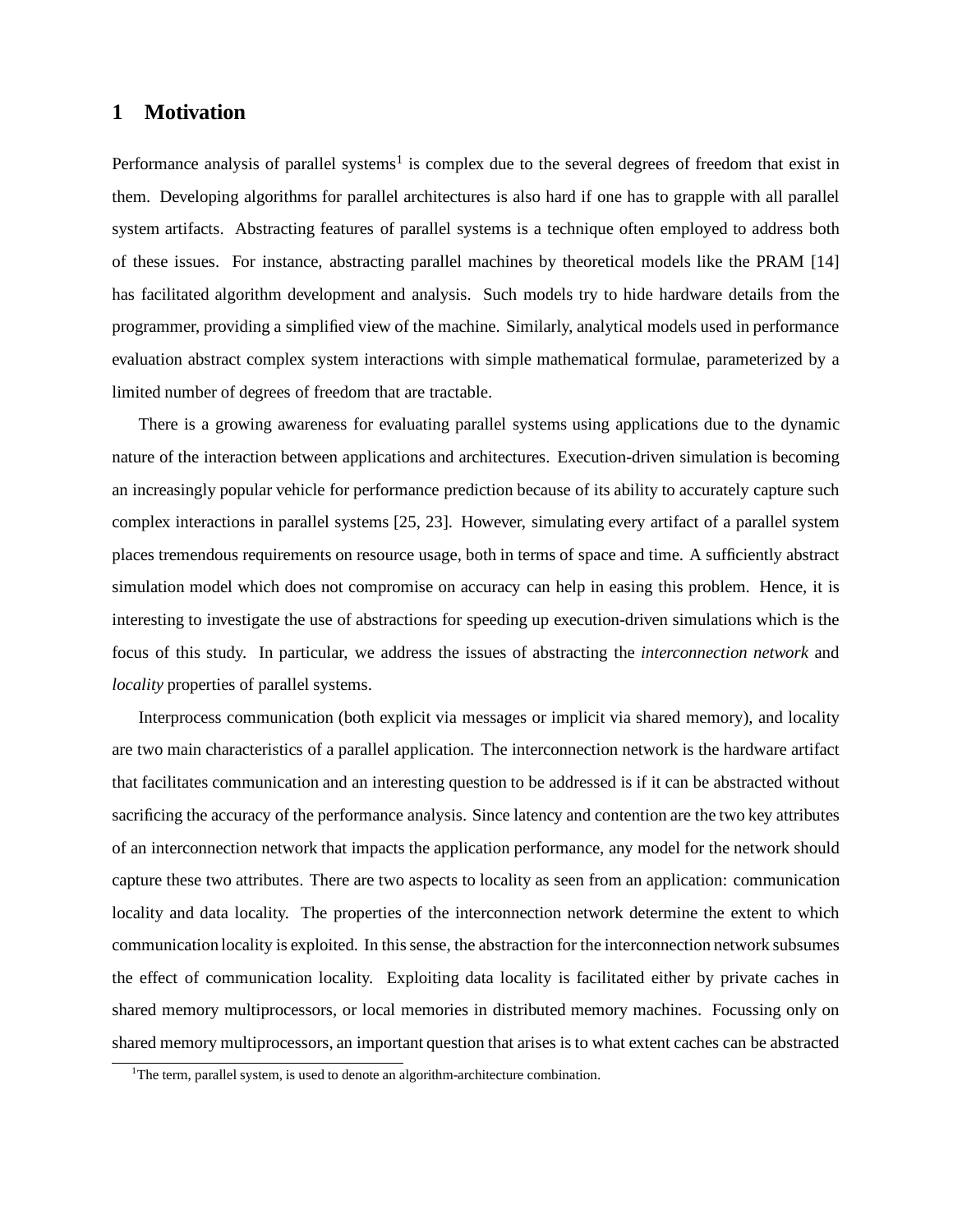and still be useful in program design and performance prediction. It is common for most shared memory multiprocessors to have coherent caches, and the cache plays an important role in reducing network traffic. Hence, it is clear that any abstraction of such a machine has to model a cache at each node. On the other hand, it is not apparent if a simple abstraction can accurately capture the important behavior of caches in reducing network traffic.

We explore these two issues in the context of simulating Cache Coherent Non-Uniform Memory Access (CC-NUMA) shared memory machines. For abstracting the interconnection network, we use the recently proposed *LogP* [11] model that incorporates the two defining characteristics of a network, namely, latency and contention. For abstracting the locality properties of a parallel system, we model a private cache at each processing node in the system to capture data locality<sup>2</sup>. Shared memory machines with private caches usually employ a protocol to maintain coherence. With a diverse range of cache coherence protocols, it would become very specific if our abstraction were to model any particular protocol. Further, memory references (locality) are largely dictated by application characteristics and are relatively independent of cache coherence protocols. Hence, instead of modeling any particular protocol, we choose to maintain the caches coherent in our abstraction but do not model the overheads associated with maintaining the coherence. Such an abstraction would represent an ideal coherent cache that captures the true inherent locality in an application.

The study uses an execution-driven simulation framework which identifies, isolates, and quantifies the different overheads that arise in a parallel system. Using this framework, we simulate the execution of five parallel applications on three different machine characterizations: an *actual* machine, a *LogP* machine and a *cLogP* machine. The actual machine simulates the pertinent details of the hardware. The LogP machine does not model private caches at processing nodes, and abstracts the interconnection network using the LogP model. The cLogP machine abstracts the locality properties using the above mentioned scheme, and abstracts the interconnection network using the LogP model. To answer the first question, we compare the simulation of the actual machine to the simulation of the cLogP machine. If the network overheads of the two simulations agree then we have shown that LogP is a good abstraction for the network. To answer the second question, we compare the network traffic generated by the actual and cLogP machines. If they agree, then it shows that our abstraction of the cache is sufficient to model locality. Incidentally, the difference in results between the actual and LogP simulations would quantify the impact of locality on performance. If the difference is substantial (as we would expect it to be), then it shows that locality cannot be abstracted

<sup>&</sup>lt;sup>2</sup>Note that the communication locality is subsumed in the abstraction for the interconnection network. Thus in the rest of the paper (unless explicitly stated otherwise) we use the term 'locality' to simply mean data locality.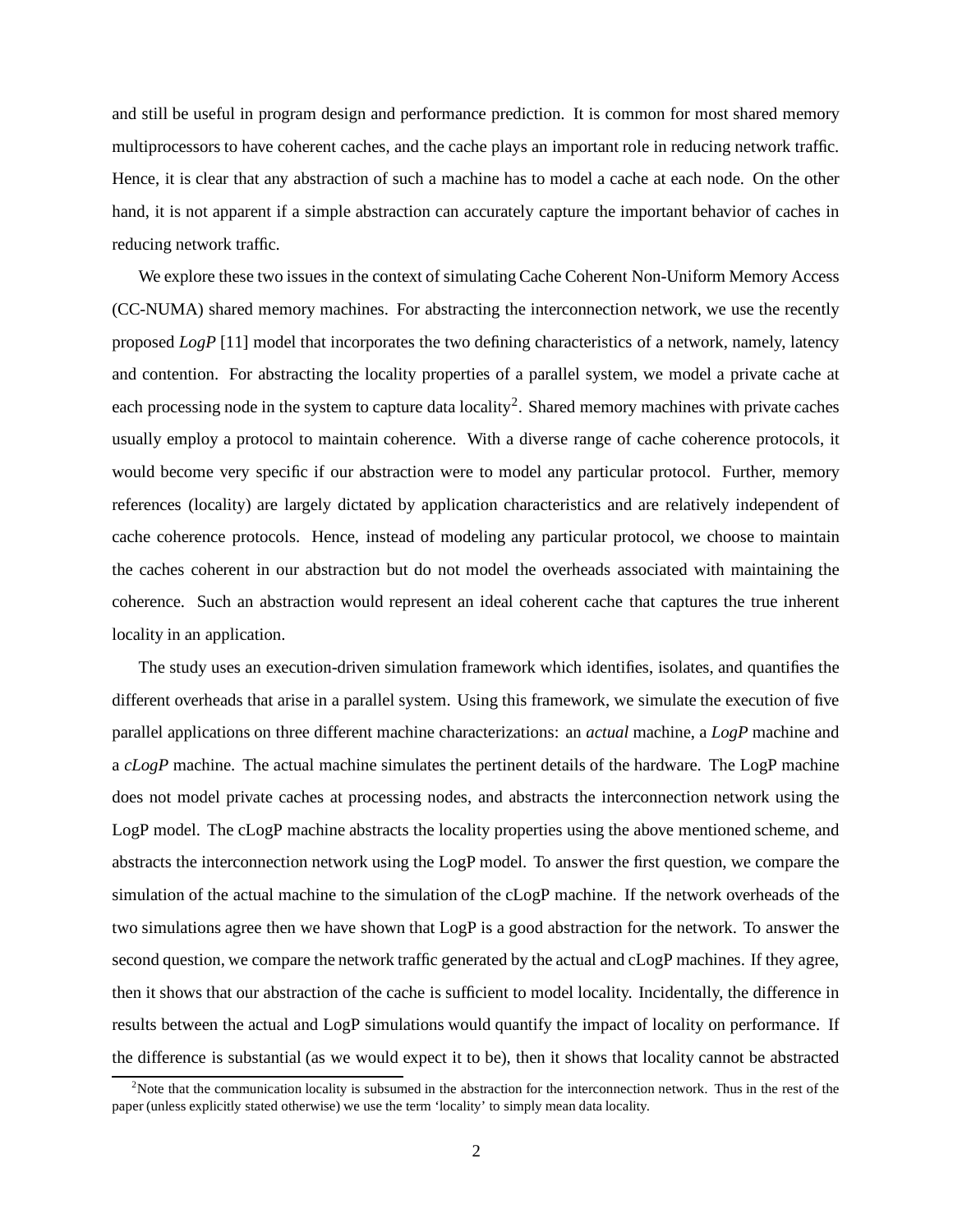out entirely.

Our results show that the latency overhead modeled by LogP is fairly accurate. On the other hand, the contention overhead modeled by LogP can become pessimistic for some applications due to failure of the model to capture communication locality. The pessimismgets amplified as we move to networks with lower connectivity. With regard to the data locality question, results show that our ideal cache, which does not model any coherence protocol overheads, is a good abstraction for capturing locality over the chosen range of applications. Abstracting the network and cache behavior also helped lower the cost of simulation by a factor of 250-300%. Given that execution-driven simulations of real applications can take an inordinate amount of time (some of the simulations in this study take between 8-10 hours), this factor can represent a substantial saving in simulation time.

Section 2 addresses related work and section 3 gives details on the framework that has been used to conduct this study. We use a set of applications (Section 4) and a set of architectures (Section 5) as the basis to address these questions. Performance results are presented in Section 6 and a discussion of the implication of the results is given in Section 7. Section 8 presents concluding remarks.

### **2 Related Work**

Abstracting machine characteristics via a few simple parameters have been traditionally addressed by theoretical models of computation. The PRAM model assumes conflict-free accesses to shared memory (assigning unit cost for memory accesses) and zero cost for synchronization. The PRAM model has been augmented with additional parameters to account for memory access latency [4], memory access conflicts [5], and cost of synchronization [15, 9]. The Bulk Synchronous Parallel (BSP) model [28] and the LogP model [11] are departures from the PRAM models, and attempt to realistically bridge the gap between theory and practice. Similarly, considerable effort has been expended in the area of performance evaluation in developing simple analytical abstractions to model the complex behavior of parallel systems. For instance, Agarwal [2] and Dally [12] develop mathematical models for abstracting the network and studying network properties. Patel [19] analyzes the impact of caches on multiprocessor performance. But many of these models make simplifying assumptions about the hardware and/or the applications, restricting their ability to model the behavior of real parallel systems.

Execution-driven simulation is becoming increasingly popular for capturing the dynamic behavior of parallel systems [25, 8, 10, 13, 21]. Some of these simulators have abstracted out the instruction-set of the processors, since a detailed simulation of the instruction-set is not likely to contribute significantly to the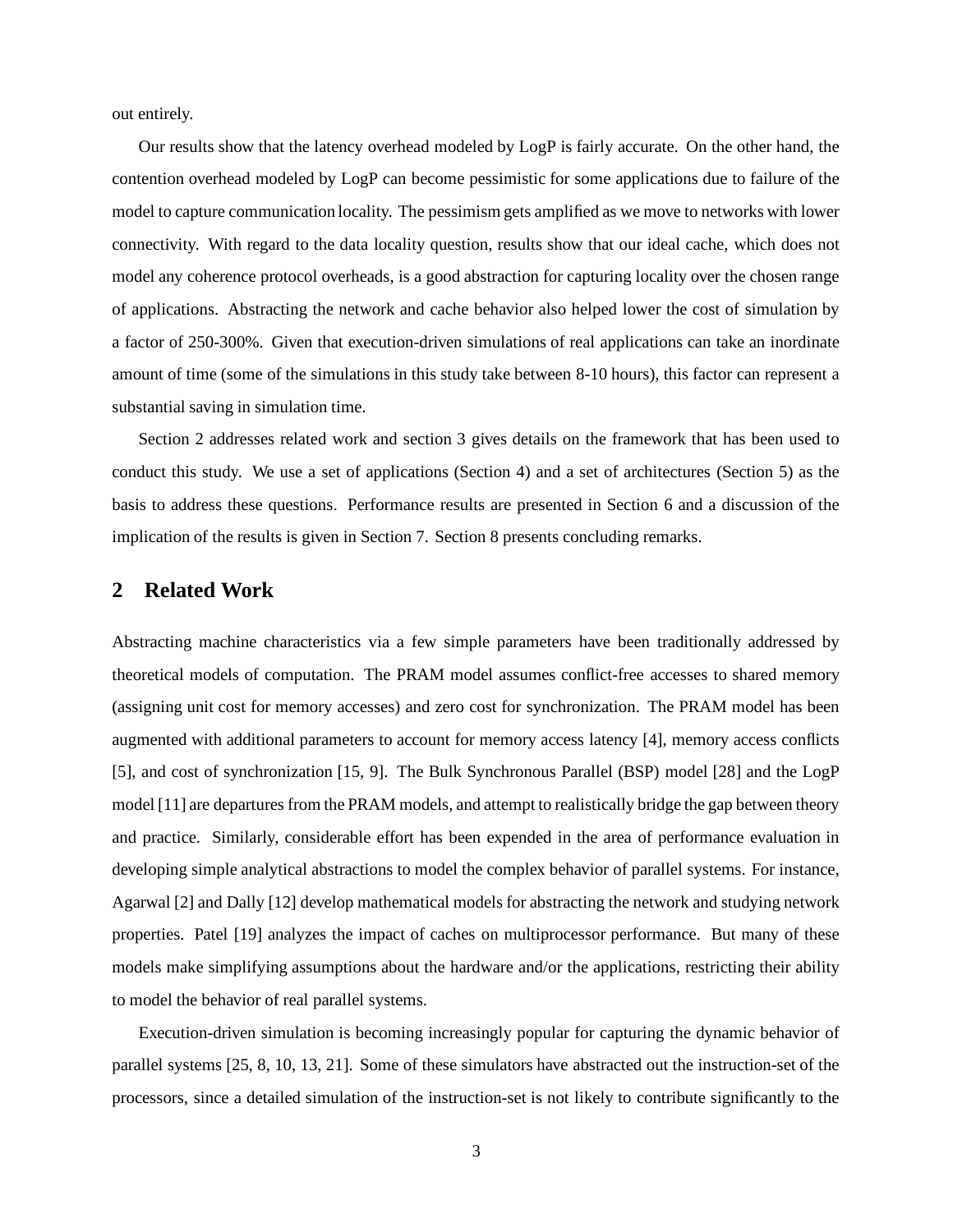performance analysis of parallel systems. Researchers have tried to use other abstractions for the workload as well as the simulated hardware in order to speed up the simulation. In [29] a Petri net model is used for the application and the hardware. Mehra et al. [17] use application knowledge in abstracting out phases of the execution.

The issue of locality has been well investigated in the architecture community. Several studies [3, 16] have explored hardware facilities that would help exploit locality in applications, and have clearly illustrated the use of caches in reducing network traffic. There have also been application-driven studies which try to synthesize cache requirements from the application viewpoint. For instance, Gupta et al. [22] show that a small-sized cache of around 64KB can accommodate the important working set of many applications. Similarly, Wood et al. [30] show that the performance of a suite of applications is not very sensitive to different cache coherence protocols. But from the performance evaluation viewpoint, there has been little work done in developing suitable abstractions for modeling the locality properties of a parallel system which can be used in an execution-driven simulator.

### **3 The Framework**

In this section, we present the framework that is used to answer the questions raised earlier. We give details of the three simulated machine characterizations and the simulator that has been used in this study.

The "actual" machine is a CC-NUMA shared memory multiprocessor. Each node in the system has a piece of the globally shared memory and a private cache that is maintained sequentially consistent using an invalidation-based (Berkeley protocol) fully-mapped directory-based cache coherence scheme. All the details of the interconnection network and coherence maintenance are exactly modeled.

#### **3.1 The LogP Machine**

The LogP model proposed by Culler et al. [11] assumes a collection of processing nodes executing asynchronously, communicating with each other by small fixed-size messages incurring constant latencies on a network with a finite bandwidth. The model defines the following set of parameters that are independent of network topology:

- L: the *latency*, is the maximum time spent in the network by a message from a source to any destination.
- *o*: the *overhead*, is the time spent by a processor in the transmission/reception of a message.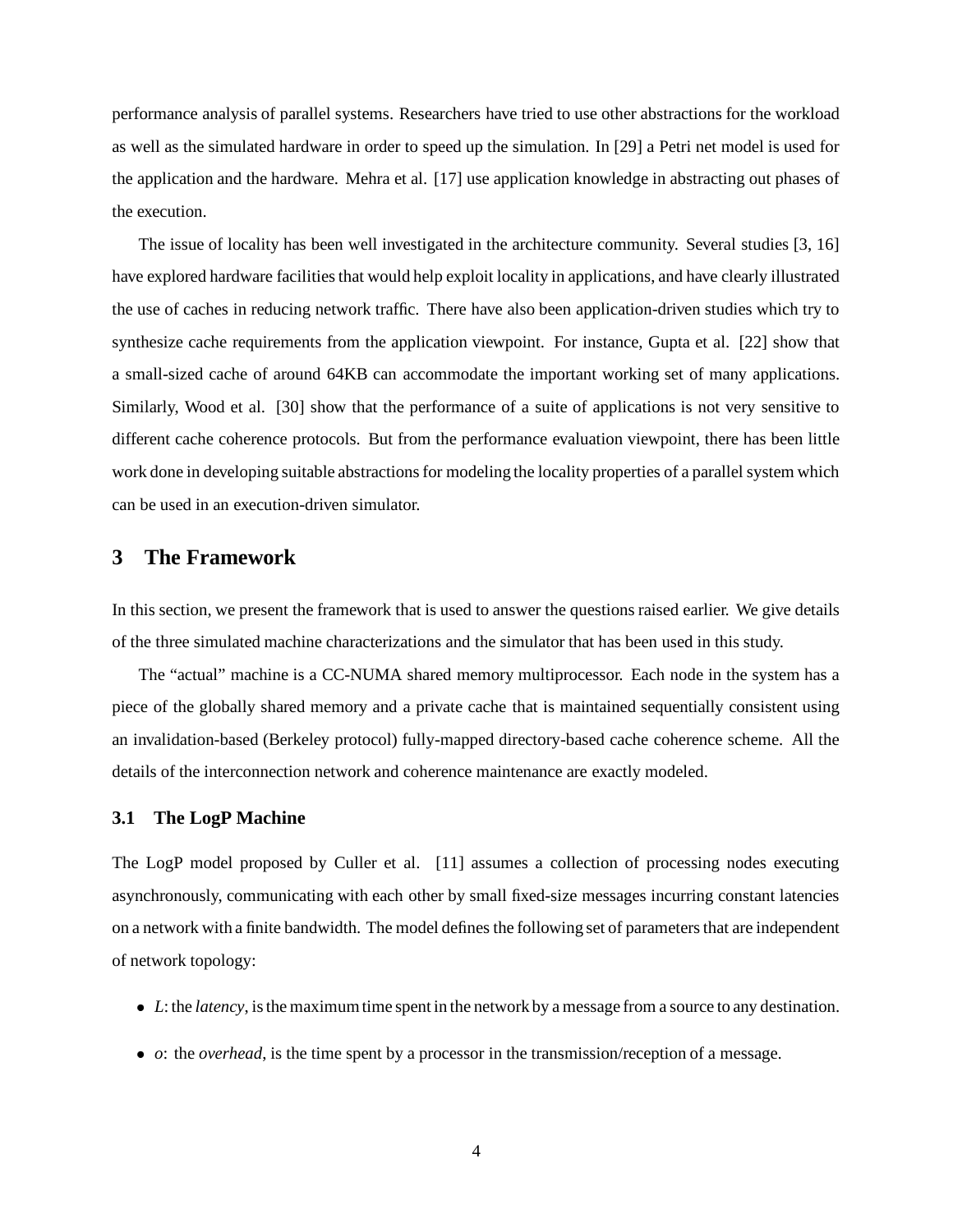- *g*: the communication *gap*, is the minimum time interval between consecutive message transmissions/receptions from/to a given processor.
- *P*: is the number of processors in the system.

The L-parameter captures the actual network transmission time for a message in the absence of any contention, while the  $q$ -parameter corresponds to the available per-processor bandwidth. By ensuring that a processor does not exceed the per-processor bandwidth of the network (by maintaining a gap of at least  $g$ between consecutive transmissions/receptions), a message is not likely to encounter contention.

We use the  $L$  and  $g$  parameters of the model to abstract the network in the simulator. Since we are considering a shared memory platform (where the 'message overhead' is incurred in the hardware) the contribution of the o-parameter is insignificant compared to  $L$  and  $g$ , and we do not discuss it in the rest of this paper. Our LogP machine is thus a collection of processors, each with a piece of the globally shared memory, connected by a network which is abstracted by the  $L$  and  $g$  parameters. Due to the absence of caches, any non-local memory reference would need to traverse the network as in a NUMA machine like the Butterfly GP-1000. In our simulation of this machine, each message in the network incurs a latency  $L$ that accounts for the actual transmission time of the message. In addition, a message may incur a waiting time at the sending/receiving node as dictated by the  $q$  parameter. For instance, when a node tries to send a message, it is ensured that at least  $g$  time units have elapsed since the last network access at that node. If not the message is delayed appropriately. A similar delay may be experienced by the message at the receiving node. These delays are expected to model the contention that such a message would encounter on an actual network.

#### **3.2 The cLogP Machine**

The LogP machine augmented with an abstraction for a cache at each processing node is referred to as a cLogP machine. A network access is thus incurred only when the memory request cannot be satisfied by the cache or local memory. The caches are maintained coherent conforming to a sequentially consistent memory model. With a diverse number of cache coherence protocols that exist, it would become very specific if cLogP were to model any particular protocol. Further, the purpose of the cLogP model is to verify if a simple minded abstraction for the cache can closely model the behavior of the corresponding "actual" machine without having to model the details of any specific cache coherence protocol, since it is not the intent of this study to compare different cache coherence protocols. In the cLogP model the caches are maintained consistent using an invalidation based protocol (Berkeley protocol), but the overhead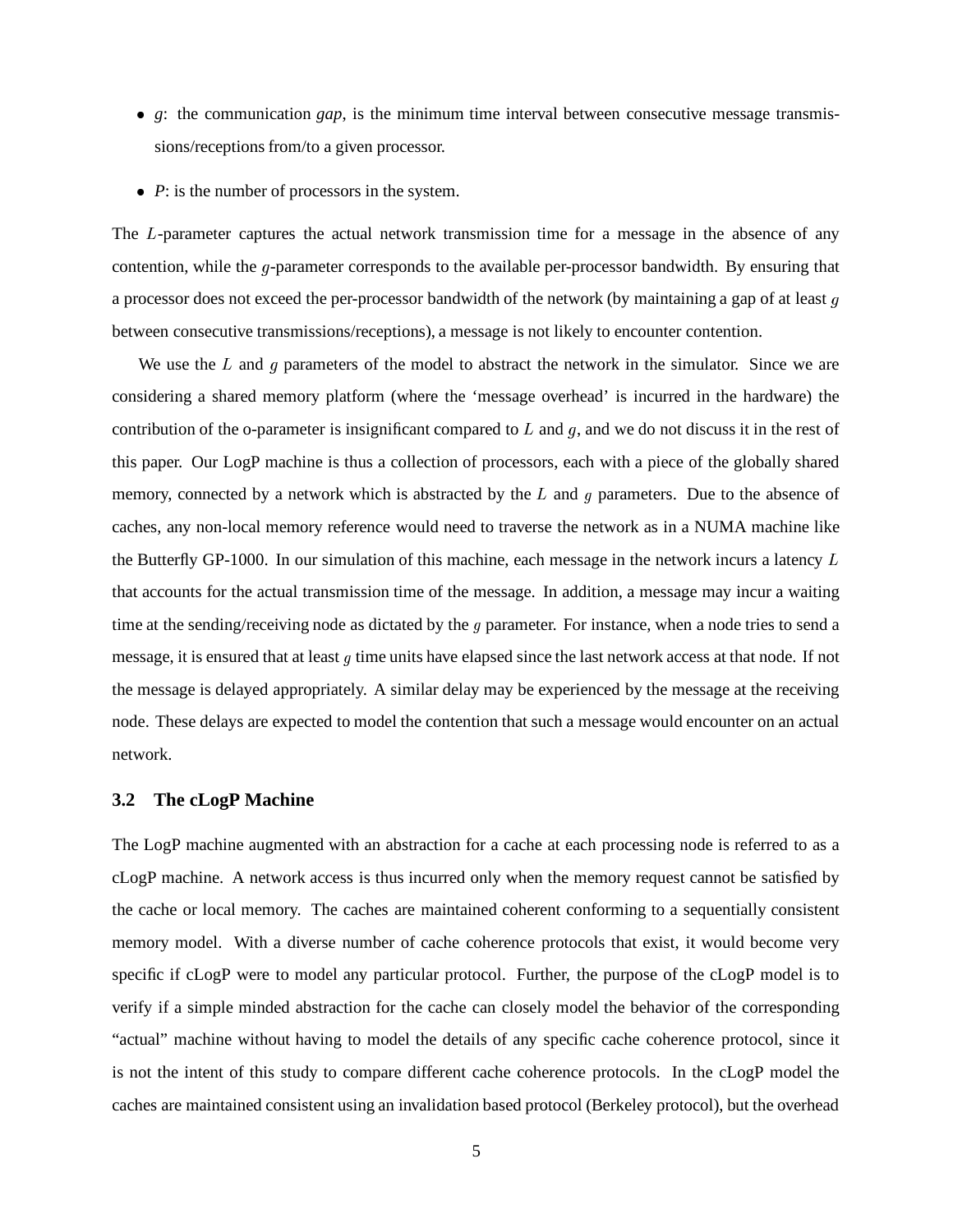for maintaining the coherence is not modeled. For instance, consider the case where a block is present in a valid state in the caches of two processors. When a processor writes into the block, an invalidation message would be generated on the "actual" machine, but there would not be any network access for this operation on the cLogP machine. The block would still change to 'invalid' state on both machines after this operation. A read by the other processor after this operation, would incur a network access on both machines. cLogP thus tries to capture the true communication characteristics of the application, ignoring overheads that may have been induced by hardware artifacts, representing the minimum number of network messages that any coherence protocol may hope to achieve. If the network accesses incurred in the cLogP model are significantly lower than the accesses on the "actual" machine, then we would need to make our cLogP abstraction more realistic. But our results (to be presented in section 6) show that the two agree very closely over the chosen range of applications, confirming our choice for the cLogP abstraction in this study. Furthermore, if the actual machine implements a fancier cache coherence protocol (which would reduce the network accesses even further), that would only enhance the agreement between the results for the cLogP and actual machines.

#### **3.3 SPASM**

In this study, we use an execution-driven simulator called SPASM (Simulator for Parallel Architectural Scalability Measurements) that enables us to accurately model the behavior of applications on a number of simulated hardware platforms. SPASM has been written using CSIM [18], a process oriented sequential simulation package, and currently runs on SPARCstations. The input to the simulator are parallel applications written in C. These programs are pre-processed (to label shared memory accesses), the compiled assembly code is augmented with cycle counting instructions, and the assembled binary is linked with the simulator code. As with other recent simulators [8, 13, 10, 21], bulk of the instructions is executed at the speed of the native processor (the SPARC in this case) and only instructions (such as LOADs and STOREs on a shared memory platform or SENDs and RECEIVEs on a message-passing platform) that may potentially involve a network access are simulated. The reader is referred to [26, 25] for a detailed description of SPASM where we illustrated its use in studying the scalability of a number of parallel applications on different shared memory [25] and message-passing [26] platforms. The input parameters that may be specified to SPASM are the number of processors, the CPU clock speed, the network topology, the link bandwidth and switching delays.

SPASM provides a wide range of statistical information about the execution of the program. It gives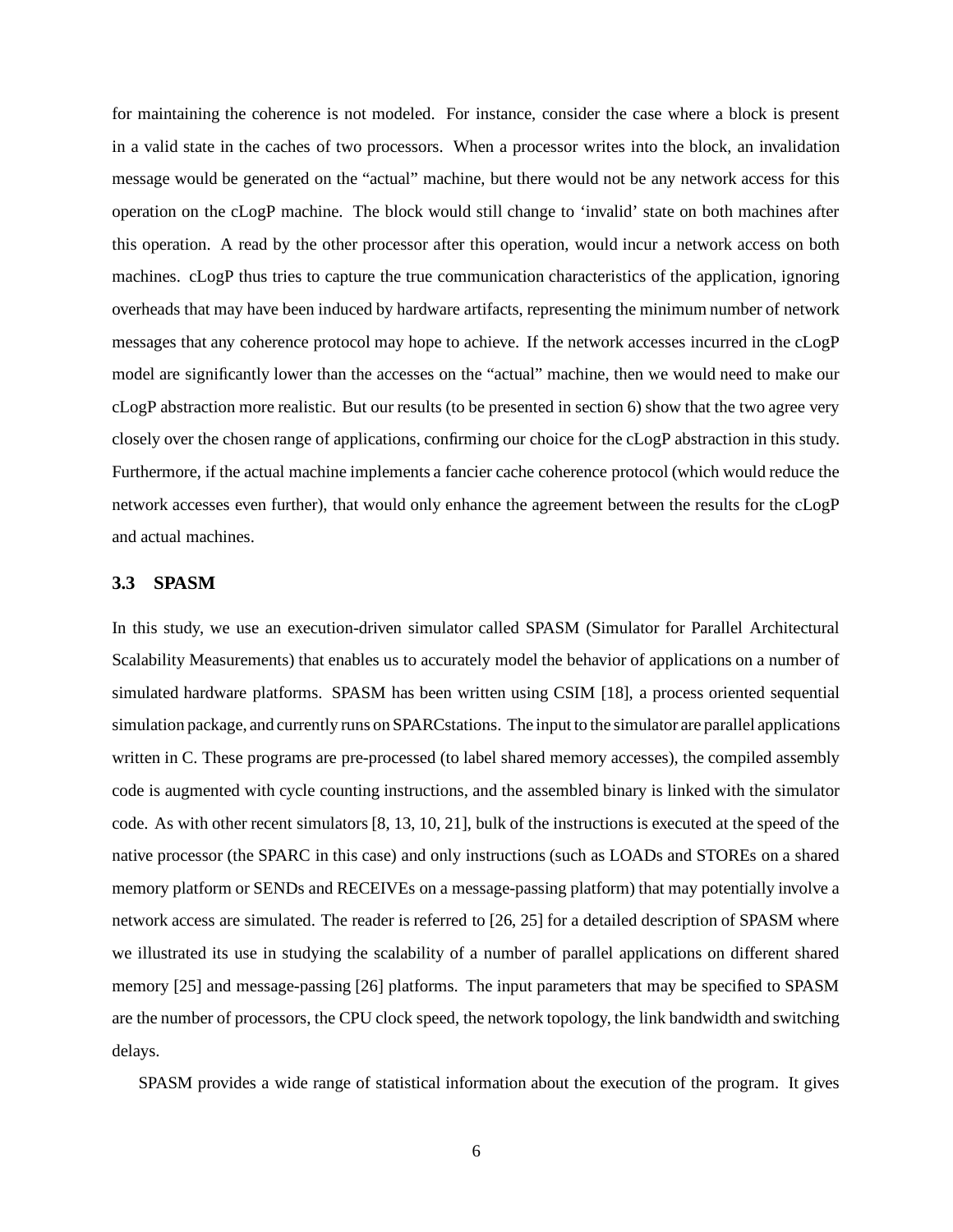the *total time* (simulated time) which is the maximum of the running times of the individual parallel processors. This is the time that would be taken by an execution of the parallel program on the target parallel machine. The profiling capabilities of SPASM (outlined in [25]) provide a novel isolation and quantification of different overheads in a parallel system that contribute to the performance of the parallel system. These overheads may be broadly separated into a purely algorithmic component, and an interaction component arising from the interaction of the algorithm with the architecture. The algorithmic overhead arises from factors such as the serial part and work-imbalance in the algorithm, and is captured by the *ideal time* metric provided by SPASM. Ideal time is the time taken by the parallel program to execute on an ideal machine such as the PRAM [31]. This metric includes the algorithmic overheads but does not include any overheads arising from architectural limitations. Of the interaction component, the *latency* and *contention* introduced by network limitations are the important overheads that are of relevance to this study. The time that a message would have taken for transmission in a contention free environment is charged to the latency overhead, while the rest of the time spent by a message in the network waiting for links to become free is charged to the contention overhead.

The separation of overheads provided by SPASM plays a crucial role in this study. For instance, even in cases where the overall execution times may agree, the latency and contention overheads provided by SPASM may be used to validate the corresponding estimates provided by the  $L$  and  $g$  parameters in LogP. Similarly, the latency overhead (which is an indication of the number of network messages) in the actual and cLogP machine may be used to validate our locality abstraction in the cLogP model. In related studies, we have illustrated the importance of separating parallel system overheads in scalability studies of parallel systems [25], identifying parallel system (both algorithmic and architectural) bottlenecks [25], and synthesizing architectural requirements from an application viewpoint [27].

## **4 Application Characteristics**

Three of the applications (EP, IS and CG) used in this study are from the NAS parallel benchmark suite [7]; CHOLESKY is from the SPLASH benchmark suite [24]; and FFT isthe well-known Fast Fourier Transform algorithm. EP and FFT are well-structured applications with regular communication patterns determinable at compile-time, with the difference that EP has a higher computation to communication ratio. IS also has a regular communication pattern, but in addition it uses locks for mutual exclusion during the execution. CG and CHOLESKY are different from the other applications in that their communication patterns are not regular (both use sparse matrices) and cannot be determined at compile time. While a certain number of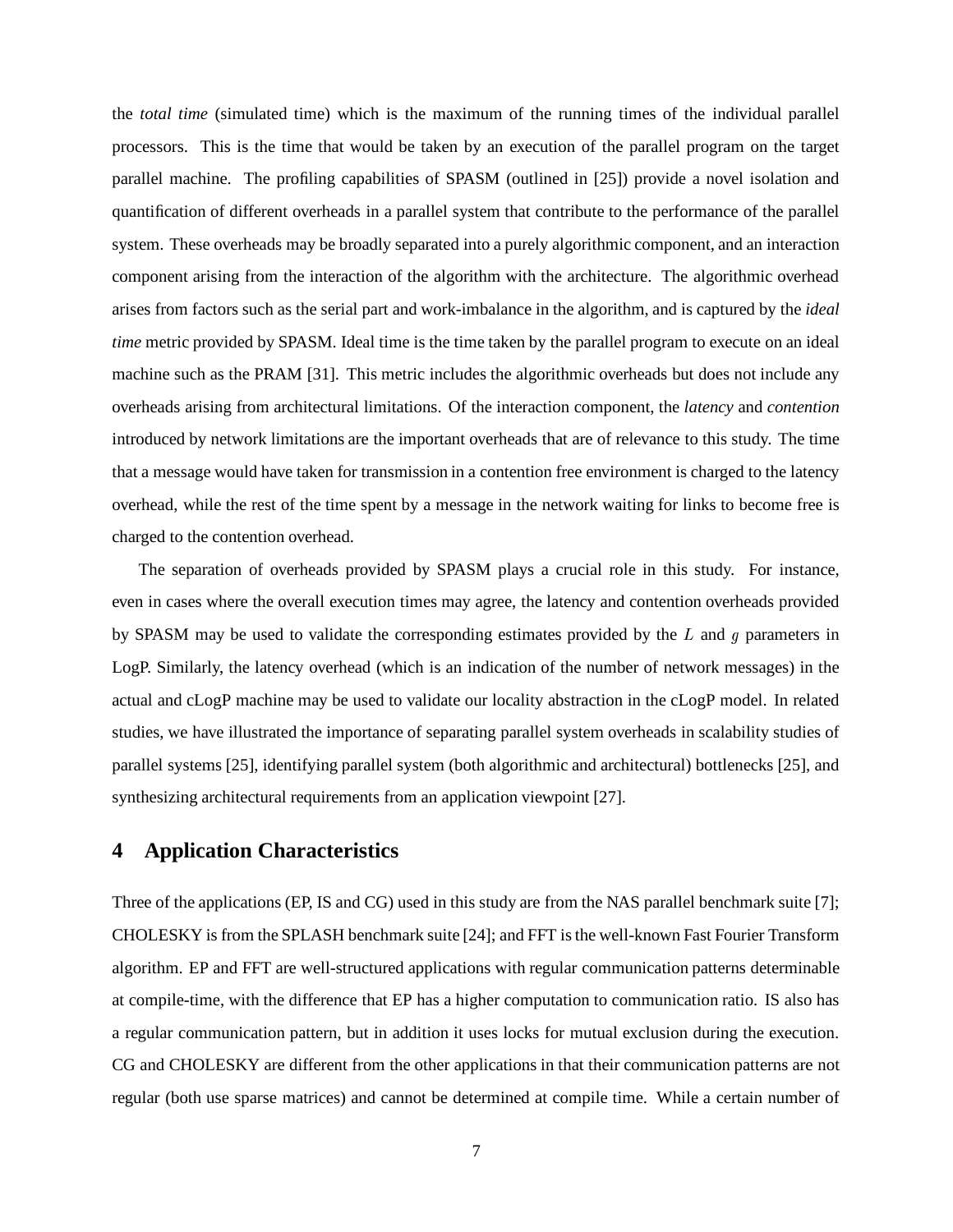rows of the matrix in CG is assigned to a processor at compile time (static scheduling), CHOLESKY uses a dynamically maintained queue of runnable tasks. The appendix gives further details of the applications.

## **5 Architectural Characteristics**

Since uniprocessor architecture is getting standardized with the advent of RISC technology, we fix most of the processor characteristics by using a 33 MHz SPARC chip as the baseline for each processor in a parallel system. Such an assumption enables us to make a fair comparison of the relative merits of the interesting parallel architectural characteristics across different platforms.

The study is conducted for the following interconnection topologies: the *fully connected network*, the *binary hypercube* and the *2-D mesh*. All three networks use serial (1-bit wide) unidirectional links with a link bandwidth of 20 MBytes/sec. The fully connected network models two links (one in each direction) between every pair of processors in the system. The cube platform connects the processors in a binary hypercube topology. Each edge of the cube has a link in each direction. The 2-D mesh resembles the Intel Touchstone Delta system. Links in the North, South, East and West directions, enable a processor in the middle of the mesh to communicate with its four immediate neighbors. Processors at corners and along an edge have only two and three neighbors respectively. Equal number of rows and columns is assumed when the number of processors is an even power of 2. Otherwise, the number of columns is twice the number of rows (we restrict the number of processors to a power of 2 in this study). Messages are circuit-switched and use a wormhole routing strategy. Message-sizes can vary upto 32 bytes. The switching delay is assumed to be negligible compared to the transmission time and we ignore it in this study.

Each node in the simulated CC-NUMA hierarchy is assumed to have a sufficiently large piece of the globally shared memory such that for the applications considered, the data-set assigned to each processor fits entirely in its portion of shared memory. The private cache modeled in the "actual" and the "cLogP" machines is a 2-way set-associative cache (64KBytes with 32 byte blocks) that is maintained sequentially consistent using an invalidation-based (Berkeley protocol) fully-mapped directory-based cache coherence scheme. The  $L$  parameter for a message on the LogP and cLogP models is chosen to be 1.6 microseconds assuming 32-byte messages and a link bandwidth of 20 MBytes/sec. Similar to the method used in [11], the parameter is calculated using the cross-section bandwidth available per processor for each of the above network configurations. The resulting  $q$  parameters for the full, cube and mesh networks are respectively, 3.2/p, 1.6 and 0.8  $* p_x$  microseconds (where p is the number of processors and  $p_x$  is the number of columns in the mesh).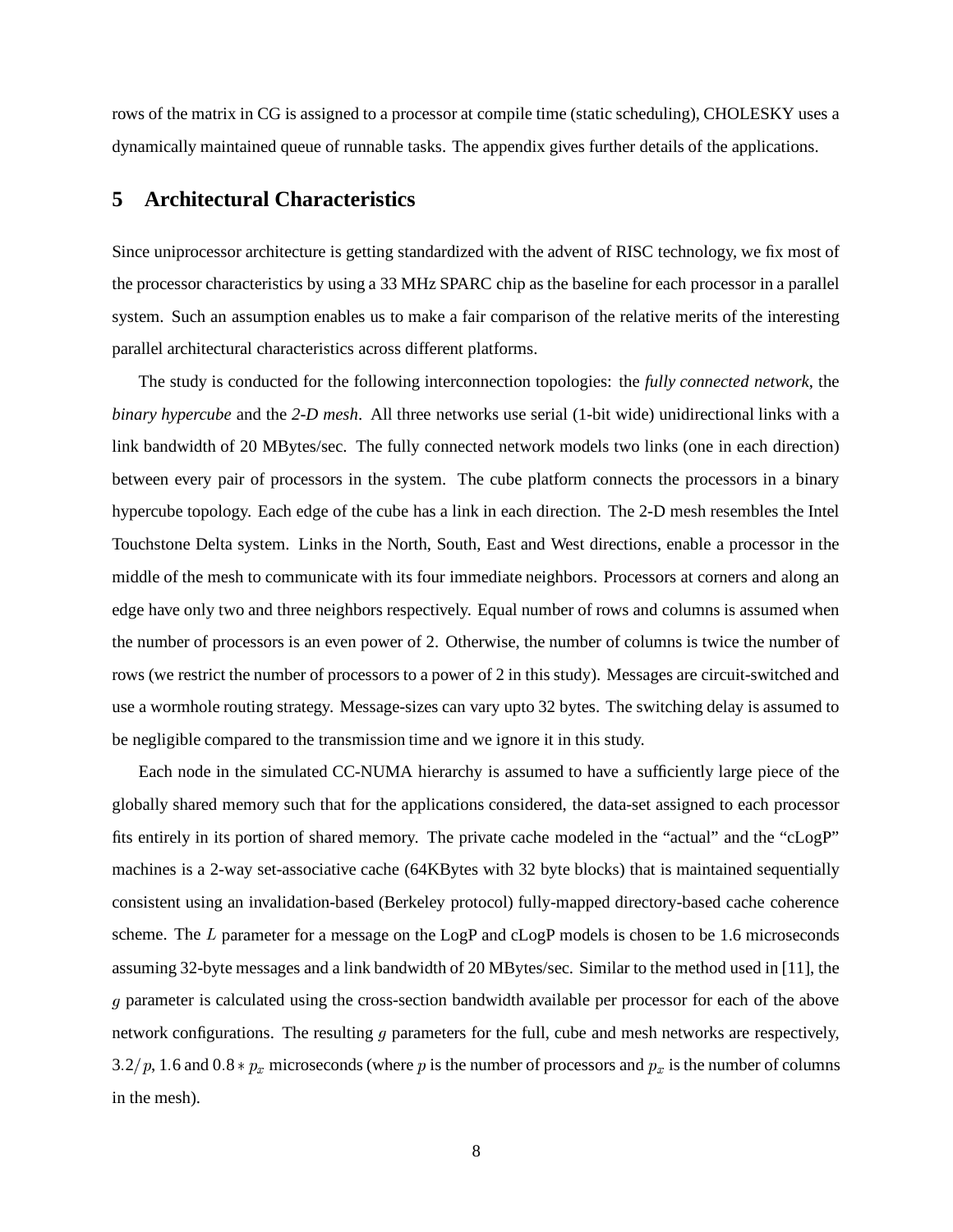### **6 Performance Results**

The simulation results for the five parallel applications on the actual machine, and the LogP and cLogP models of the actual machine are discussed in this section. The results presented include the execution times, latency overheads, and contention overheads for the execution of the applications on the three network topologies. We confine our discussion to the specific results that are relevant to the questions raised earlier. EP, FFT, and IS are applications with statically determinable memory reference patterns (see the appendix). Thus, in implementing these applications we ensured that the amount of communication (due to non-local references) is minimized. On the other hand, CG and CHOLESKY preclude any such optimization owing to their dynamic memory reference patterns.

#### **6.1 Abstracting the Network**

For answering the question related to network abstractions, we compare the results obtained using the cLogP and the actual machines. From Figures 1, 2, 3, 4, and 5, we observe that the latency overhead curves for the cLogP machine display a trend (shape of the curve) very similar to the actual machine thus validating the use of the L-parameter of the LogP model for abstracting the network latency. For the chosen parallel systems, there is negligible difference in latency overhead across network platforms since the size of the messages and transmission time dominate over the number of hops traversed. Since LogP model abstracts the network latency independent of the topology the other two network platforms (cube and mesh) also display a similar agreement between the results for the cLogP and actual machines. Therefore, we show the results for only the fully connected network. Despite this similar trend, there is a difference in the absolute values for the latency overheads. cLogP models  $L$  as the time taken for a cache-block (32 bytes) transfer. But some messages may actually be shorter making  $L$  pessimistic with respect to the actual machine. On the other hand, cLogP does not model coherence traffic thereby incurring fewer network messages than the actual machine, which can have the effect of making  $L$  more optimistic than the actual. The impact of these two counter-acting effects on the overall performance depends on the application characteristics. The pessimism is responsible for cLogP displaying a higher latency overhead than the actual for FFT (Figure 1) and CG (Figure 2) since there is very little coherence related activity in these two applications; while the optimism favors cLogP in IS (Figure 4) and CHOLESKY (Figure 5) where coherence related activity is more prevalent. However, it should be noted that these differences in absolute values are quite small implying that the  $L$  parameter pretty closely models the latency attribute.

Figures 6, 7, 8, 9, and 10, show that the contention overhead curves for the cLogP machine display a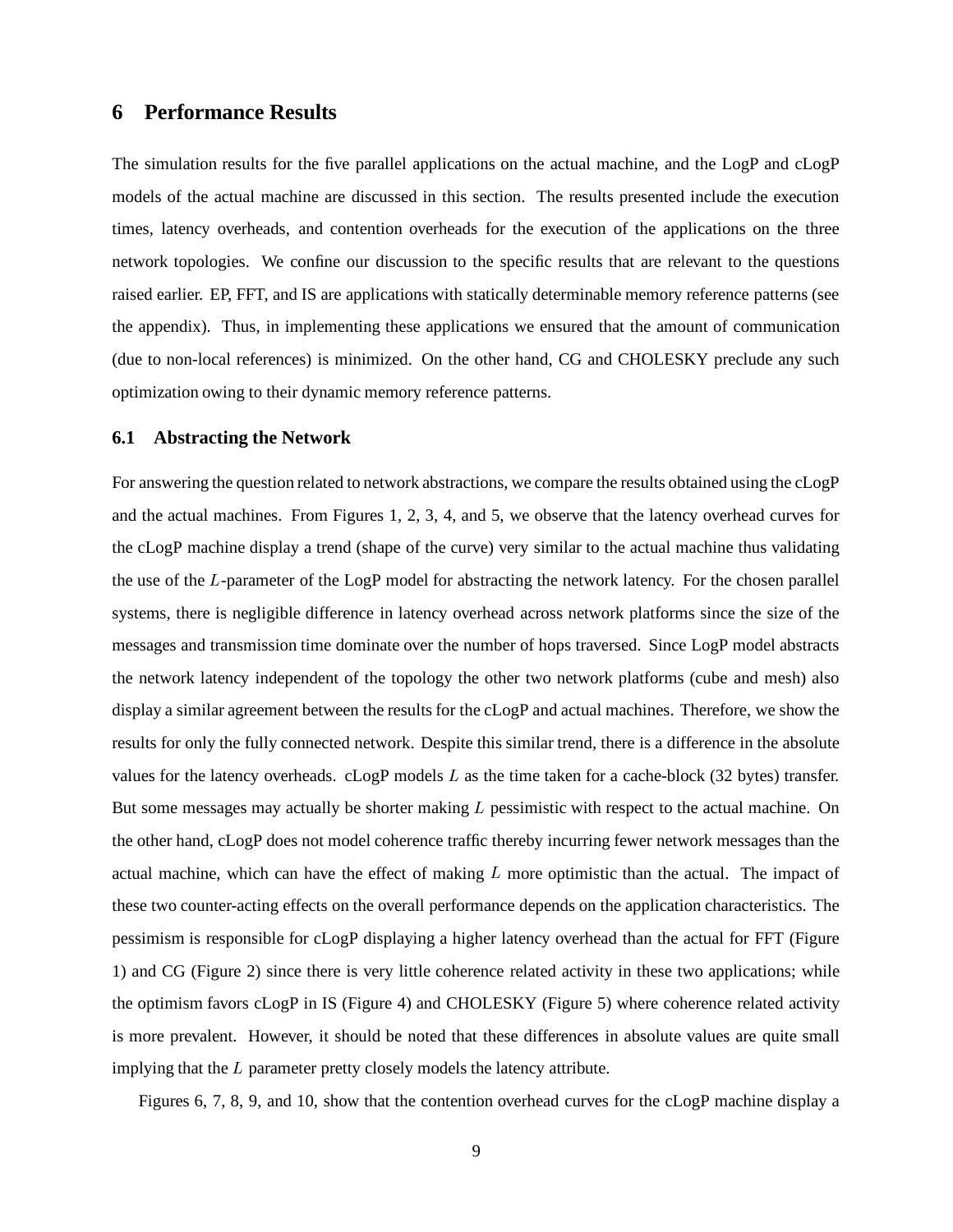trend (shape of the curves) similar to the actual machine. But there is a difference in the absolute values. The  $q$ -parameter in cLogP is estimated using the bisection bandwidth of the network as suggested in [11]. Such an estimate assumes that every message in the system traverses the bisection and can become very pessimistic when the application displayssufficient communication locality [1, 2]. This pessimismincreases as the connectivity of the network decreases (as can be seen in Figures 6, 7, and 8) since the impact of communication locality increases. This pessimism is amplified further for applications such as EP that display a significant amount of communication locality. This effect can be seen in Figures 11, 12, and 13 which show a significant disparity between the contention on the cLogP and actual machines. In fact, this amplified effect changes the very trend of the cLogP contention curves compared to the actual. It is worth mentioning that for a non-square mesh estimating the  $q$ -parameter using the bisection bandwidth makes it more pessimistic. This is illustrated by the jagged contention curve for FFT on the cLogP machine (Figure 14). These results indicate that the contention estimated by the q parameter can turn out to be pessimistic, especially when the application displays sufficient communication locality. Hence, we need to find a better parameter for estimating the contention overhead, or we would at least need to find a better way of estimating  *that incorporates application characteristics.* 

#### **6.2 Abstracting Locality**

Recall that our abstraction for locality attempts to capture the inherent data locality in an application. The number of messages generated on the network due to non-local references in an application is the same regardless of the network topology. Even though the number of messages stays the same, the contention is expected to increase when the connectivity in the network decreases. Therefore, the impact of locality is expected to be more for a cube network compared to a full; and for a mesh compared to a cube.

The impact of ignoring locality in a performance model is illustrated by comparing the execution time curves for the LogP and cLogP machines. Of the three static applications (EP, FFT, IS), EP has the highest computation to communication ratio, followed by FFT, and IS. Since the amount of communication in EP is minimal, there is agreement in the results for the LogP, the cLogP, and the actual machines (Figure 20), regardless of network topology. On the fully connected and cube networks there is little difference in the results for FFT as well, whereas for the mesh interconnect the results are different between LogP and cLogP (Figure 21). The difference is due to the fact that FFT has more communication compared to EP, and the effect of non-local references is amplified for networks with lower connectivity. For IS (see Figure 22), which has even more communication than FFT, there is a more pronounced difference between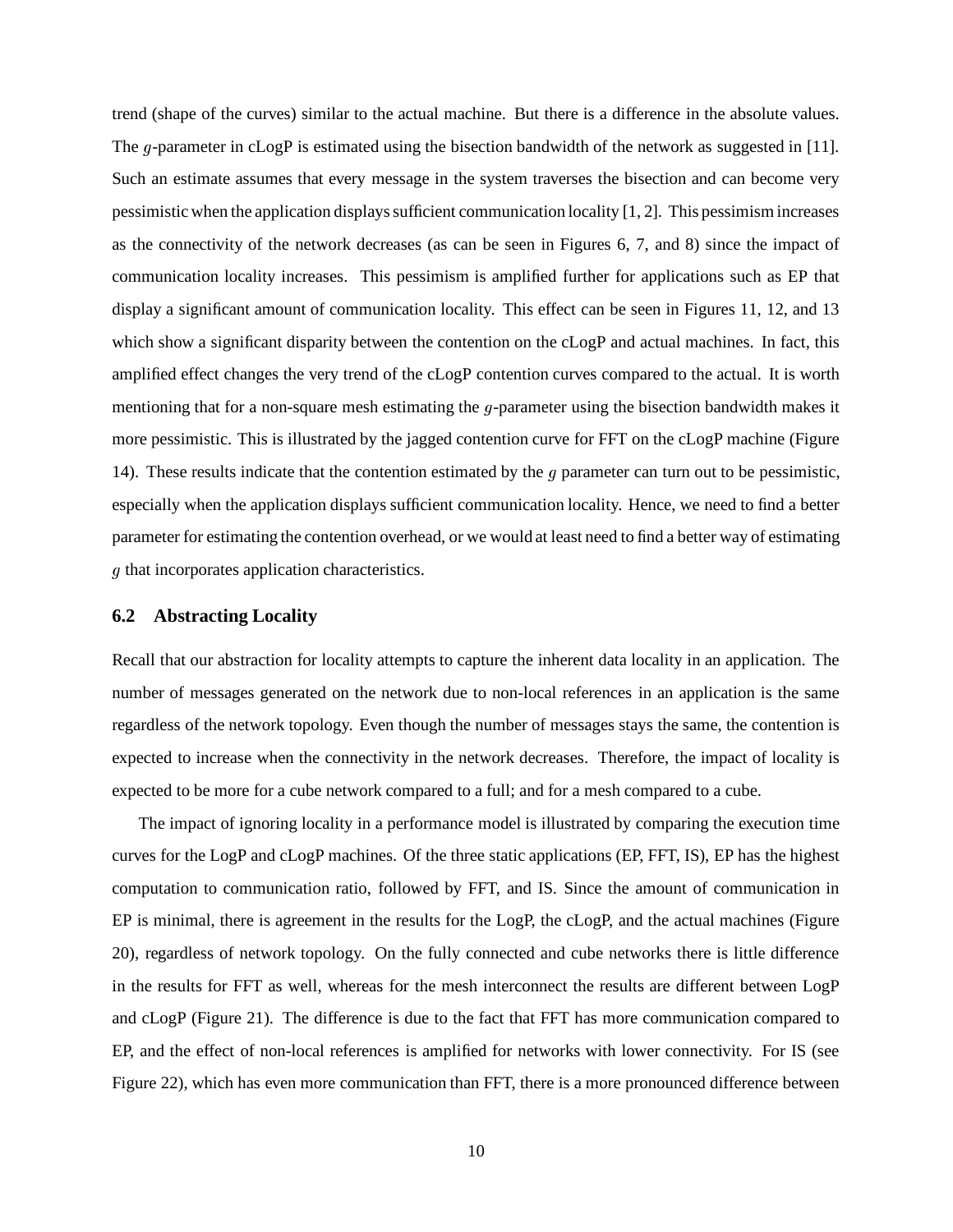LogP and cLogP on all three networks. For applications like CG and CHOLESKY which exhibit dynamic communication behavior, the difference between LogP and cLogP curves is more significant (see Figures 23 and 24) since the LogP implementation cannot be optimized statically to exploit locality. Further, as we move to networks with lower connectivity, the LogP execution curves for CG and CHOLESKY (see Figures 25, 26, 27, and 28) do not even follow the shape of the cLogP execution curves. This significant deviation of LogP from cLogP execution is due to the amplified effect of the large amount of communication stemming from the increased contention in lower connectivity networks (see Figures 15, 16, 17, and 18).

Isolating the latency and contention overheads from the total execution time (see section 3) helps us identify and quantify locality effects. Figures 1, 2, and 3, illustrate some of these effects for FFT, CG, and EP respectively. During the communication phase in FFT, a processor reads consecutive data items from an array displaying spatial locality. In either the cLogP or the actual machine, a cache-miss on the first data item brings in the whole cache block (which is 4 data items). On the other hand, in the LogP machine all four data items result in network accesses. Thus FFT on the LogP machine incurs a latency (Figure 1) which is approximately four times that of the other two. Similarly, ignoring spatial and temporal locality in CG (Figure 2) results in a significant disparity for the latency overhead in the LogP machine compared to the other two. In EP, a processor waits on a condition variable to be signalled by another (see the appendix). For EP on a cLogP machine, only the first and last accesses to the condition variable use the network, while on the LogP machine a network access would be incurred for each reference to the condition variable as is reflected in Figure 3. Similarly, a test-test&set primitive [6], would behave like an ordinary test&set operation in the LogP machine thus resulting in an increase of network accesses. As can be seen in Figure 20, these effects do not impact the total execution time of EP since computation dominatesfor this particular application.

The above results confirm the well known fact that locality cannot be ignored in a performance prediction model or in program development. On the other hand, the results answer the more interesting question of whether the simple abstraction we have chosen for modeling locality in cLogP is adequate, or if we have to look for a more accurate model. cLogP does a fairly good job of modeling the cache behavior of the actual machine. The above results clearly show that the execution curves of cLogP and the actual machine are in close agreement across all application-architecture combinations. Further, the latency overhead curves (which are indicative of the number of messages exchanged between processors) of cLogP and the actual machine are also in close agreement. This suggests that our simple abstraction for locality in cLogP, an ideal coherent cache with no overhead associated with coherence maintenance, is sufficient to model the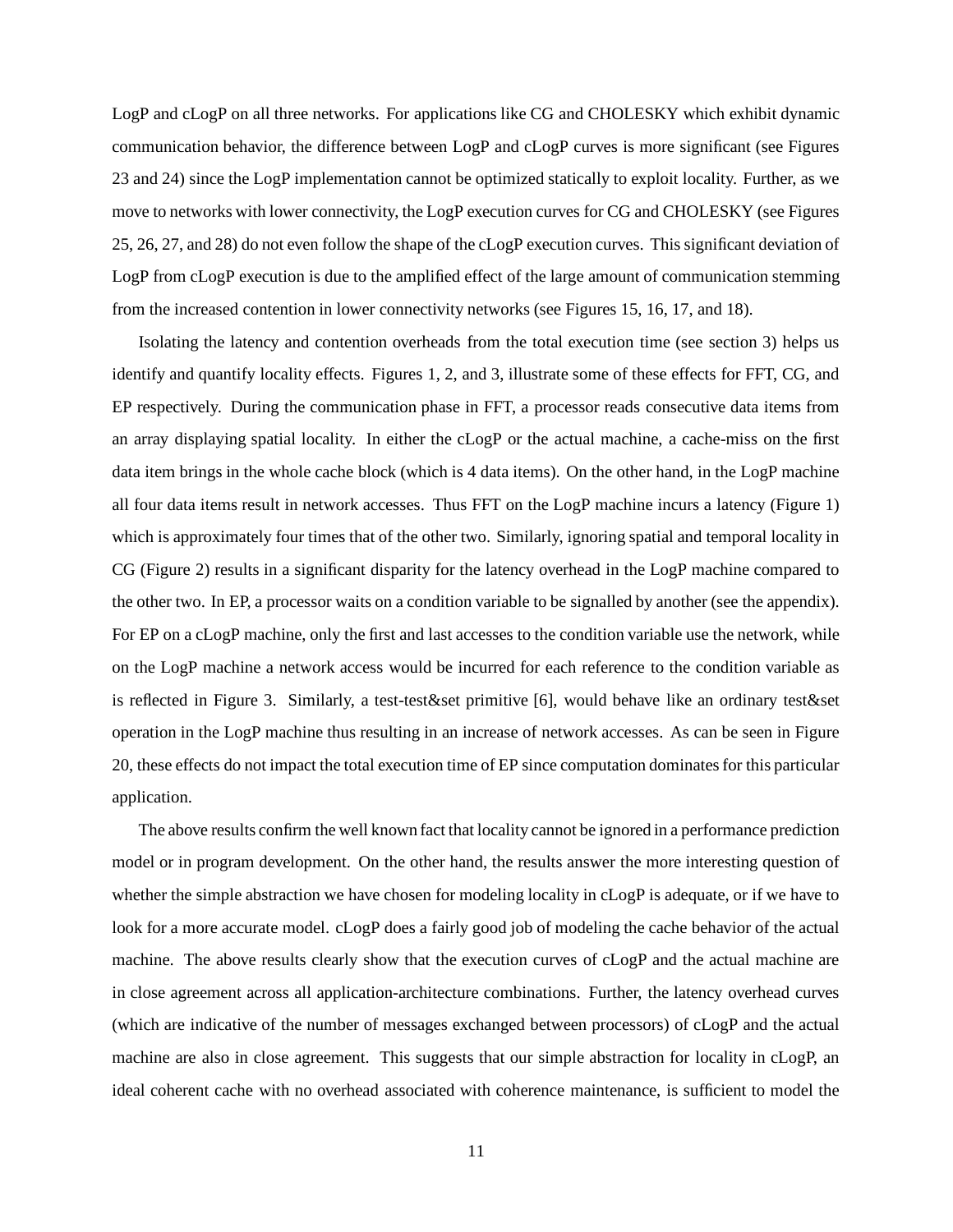locality properties over the chosen range of applications.

## **7 Discussion**

We considered the issues pertaining to abstracting network characteristics and locality in this study in the context of five parallel scientific applications with different characteristics. The interprocess communication and locality behavior of three of these applications can be determined statically, but they have different computation to communication ratios. For the other two applications, the locality and the interprocess communication are dependent on the input data and are not determinable statically. The applications thus span a diverse range of characteristics. The network topologies (full, cube, mesh) also have diverse connectivities. The observations from our study are summarized below:

#### **On Network Abstractions**

The separation of overheads provided by SPASM has helped us evaluate the use of  $L$  and  $g$  parameters of the LogP model for abstracting the network. In all the considered cases the latency overhead from the model and the actual network closely agree. The pessimism in the model of assuming  $L$  to be the latency for the maximum size message on the network does not seem to have a significant impact on the accuracy of the latency overhead. Incidentally, we made a conscious decision in the cLogP simulation to abstract the specifics of the coherence protocol by ignoring the overheads associated with the coherence actions. The results show that the ensuing optimism does not impact the accuracy of the latency overhead either.

On the other hand, there is a disparity between the model and the actual network for the contention overhead in many cases. The two sources of disparity are (a) the way q is computed, and (b) the way q is to be used as defined by the model. Since  $q$  is computed using only the bisection bandwidth of the network (as is suggested in [11]), it fails to capture any communication locality resulting from mapping the application on to a specific network topology. The ensuing pessimism in the observed contention overhead would increase with decreasing connectivity in the network as we have seen in the previous section. There is also a potential for the model to be optimistic with respect to the contention overhead when two distinct source-destination pairs share a common link. The second source of disparity leads purely to a pessimistic estimate of the contention overhead. The node architecture may have several ports that gives the potential for simultaneous network activity from a given node. However, the model definition precludes even simultaneous "sends" and "receives" from a given node.

As can be seen from our results, the pessimistic effects in computing and using  $q$  dominates the observed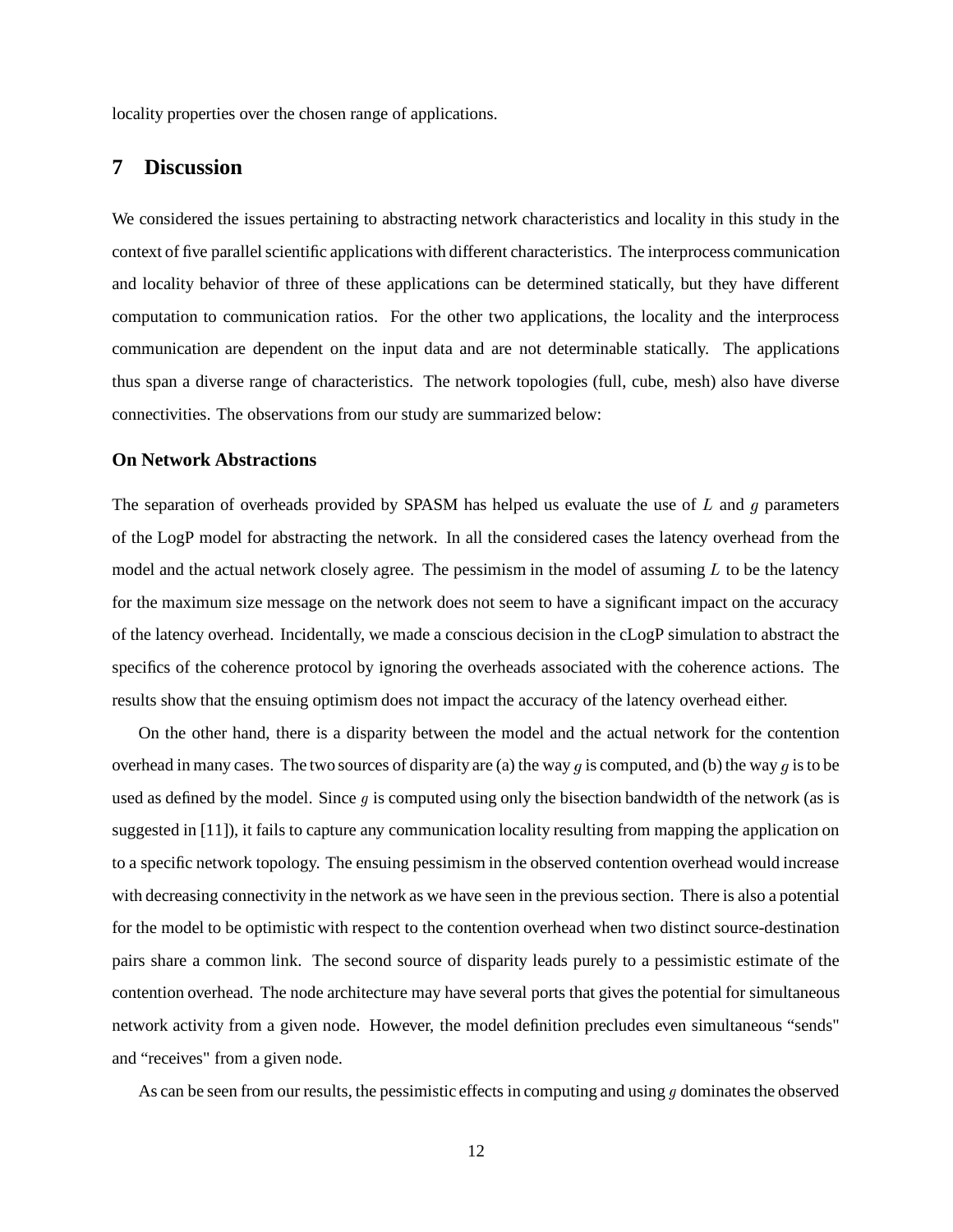contention overheads. While it may be difficult to change the way  $q$  is computed within the confines of the LogP model, at least the way it is used should be modified to lessen the pessimism. For example, we conducted a simple experiment for FFT on the cube allowing for the  $q$  gap only between identical communication events (such as sends for instance). As can be seen in Figure 19, the resulting contention overhead (the curve for cLogP send/receive) is much closer to the real network.

The disparity in the contention prediction suggests that we need to incorporate application characteristics in computing  $q$ . For static applications like EP, IS and FFT, we may be able to use the computation and communication pattern in determining  $q$ . But for applications like CG and CHOLESKY, dynamism precludes such an analysis. On the other hand, since we are using these models in an execution driven simulation, we may be able get a better handle on calculating  $q$ . For instance, we may be able to maintain a history of the execution and use it to calculate  $q$ . It would be interesting to investigate such issues in arriving at a better estimate.

#### **On Locality Abstraction**

As we expected, locality is an important factor in determining the performance of parallel programs and cannot be totally abstracted away for performance prediction or performance-conscious program development. But locality in parallel computation is much more difficult to model due to the additional degrees of freedom compared to sequential computation. Even for static applications, data alignment(several variables falling in the same cache block as observed in FFT) and temporal interleaving of memory accesses across processors, are two factors that make abstracting locality complex. In dynamic applications, this problem is exacerbated owing to factors such as dynamic scheduling and synchronization (implicit synchronization using condition variables and explicitsynchronizers such as locks and barriers). It isthus difficult to abstract locality properties of parallel systems by a static theoretical or analytical model. Hence, in this study we explored the issue of using an abstraction for locality in a dynamic execution-driven simulation environment. In particular, we wanted to verify if a simple abstraction of a cache at each processing node that is maintained coherent without modeling the overheads for coherence maintenance would suffice to capture the locality properties of the system. Such an abstraction would try to capture the true communication characteristics of the application without modeling any hardware induced artifacts. Our results show that such an abstraction does indeed capture the locality of the system, closely modeling the communication in the actual machine.

The network messages incurred in our abstraction for locality is representative of the minimum overhead that any cache coherence protocolmay hope to achieve. We compared the performance ofsuch an abstraction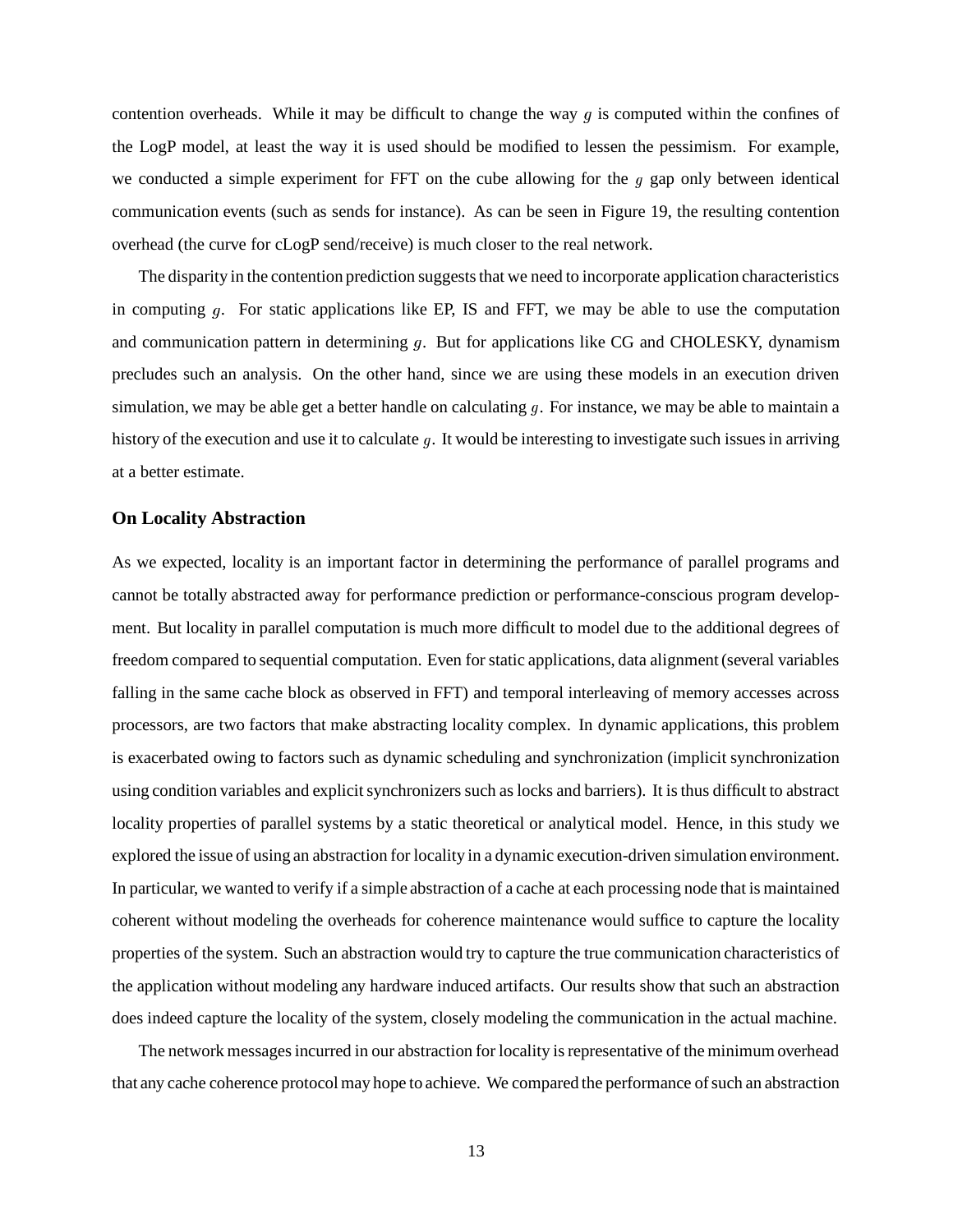with a machine that incorporates an invalidation based protocol. Even for this simple protocol, the results of the two agree closely over the chosen range of applications. The performance of a fancier cache coherence protocol that reduces network traffic on the actual machine is expected to agree even closer with the chosen abstraction. This result suggests that cache coherence overhead is insignificant at least for the set of applications considered, and hence the associated coherence-related network activity can be abstracted out of the simulation. The applicationsthat have been considered in thisstudy employ the data parallel paradigm which is representative of a large class of scientific applications. In this paradigm, each processor works with a different portion of the data space, leading to lower coherence related traffic compared to applications where there is a more active sharing of the data space. It may be noted that Wood et al. [30] also present simulation results showing that the performance of a suite of applications is not very sensitive to different cache coherence protocols. However, further study with a wider suite of applications is required to validate this claim.

#### **Importance of Separating Parallel System Overheads**

The isolation and quantification of parallel system overheads provided by SPASM helped us address both of the above issues. For instance, even when total execution time curves were similarthe latency and contention overhead curves helped us determine whether the model parameters were accurate in capturing the intended machine abstractions. One can experimentally determine the accuracy of the performance predicted by the LogP model as is done in [11] using the CM-5. However, this approach does not validate the individual parameters abstracted using the model. On the other hand, we were able to show that the g-parameter is pessimistic for calculating the contention overhead for several applications, and that the L-parameter can be optimistic or pessimistic depending on the application characteristics.

#### **Speed of Simulation**

Our main reason in studying the accuracy of abstractions is so that they may be used to speed up executiondriven simulations. Intuitively, one would think that the LogP machine described in this paper would execute the fastest since it is the most abstract of the three. But, our simulations of the LogP machine took a longer time to complete than those of the actual machine. This is because such a model is very pessimistic due to ignoring data locality and the way it accounts for network contention. Hence, the simulation encountered considerably more events (non-local accesses which are cache 'hits' in the actual and cLogP machines result in network accesses in the LogP machine) making it execute slower. On the other hand, the simulation of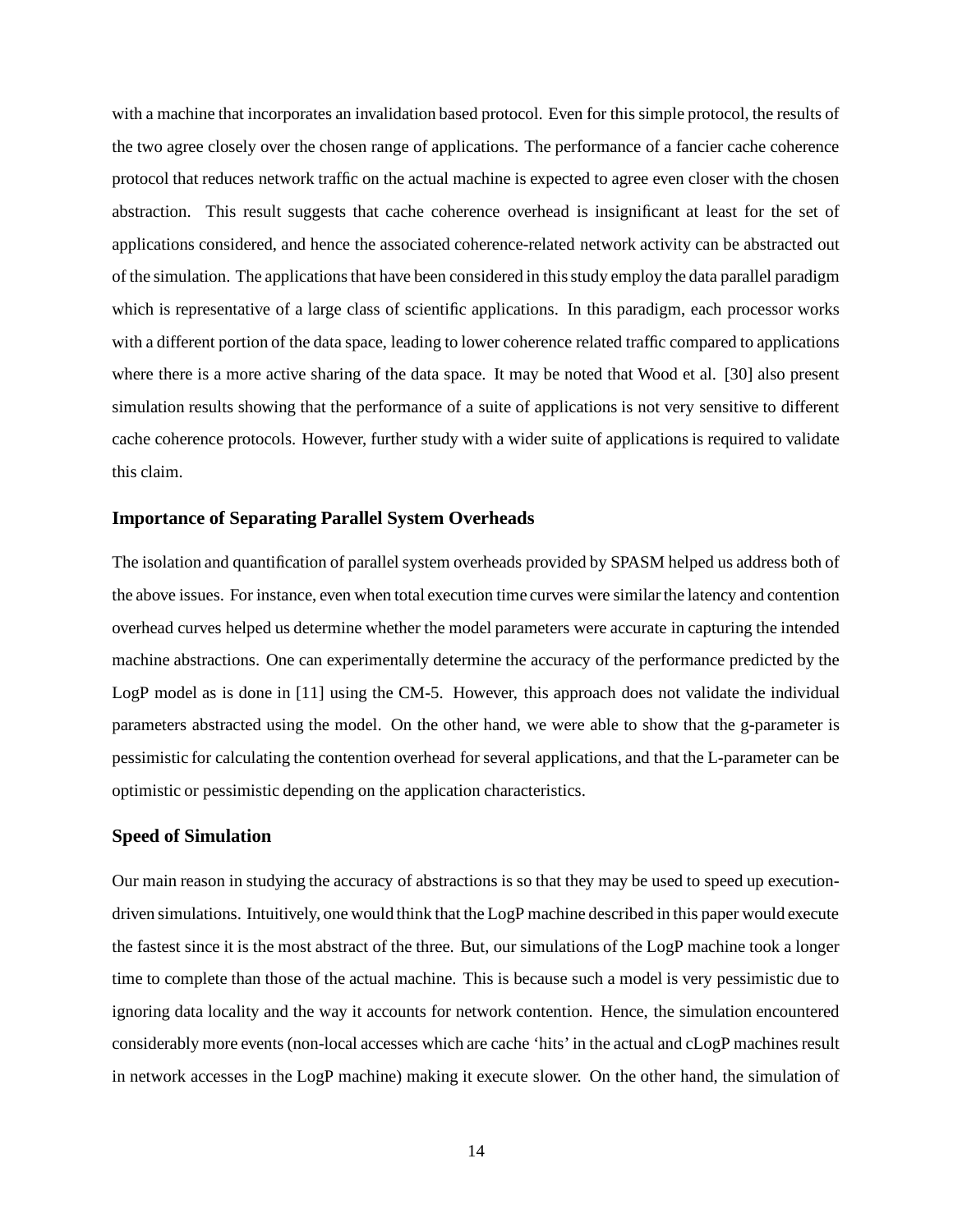cLogP, which isless pessimistic, isindeed around 250-300% faster than the simulation of the actual machine. This factor can represent a substantial saving given that execution-driven simulation of real applications can take an inordinate amount of time. For instance, the simulation of some of the data points for CHOLESKY take between 8-10 hours for the actual machine. If we can reduce the pessimism in cLogP in modeling contention, we may be able to reduce the time for simulation even further.

### **8 Concluding Remarks**

Abstractions of machine artifacts are useful in a number of settings. Execution-driven simulation is one such setting. This simulation technique is a popular vehicle for performance prediction because of its ability to capture the dynamic behavior of parallel systems. However, simulating every aspect of a parallel system in the context of real applications places a tremendous requirement on resource usage, both in terms of space and time. In this paper, we explored the use of abstractions in alleviating this problem. In particular, we explored the use of abstractions in modeling the interconnection network and locality properties of parallel systems in an execution-driven simulator. We used the recently proposed LogP model to abstract the interconnection network. We abstracted the locality in the system by modeling a coherent private cache without accounting for the overheads associated with coherence maintenance. We used five parallel scientific applications and hardware platforms with three different network topologiesto evaluate the chosen abstractions. The results of our study show that the network latency overhead modeled by LogP is fairly accurate. On the other hand, the network contention estimate can become very pessimistic, especially in applications which exhibit communication locality. With regard to the data locality issue, the chosen simple abstraction for the cache does a good job in closely modeling the locality of the actual machine over the chosen range of applications. The simulation speed of the model which incorporated these two abstractions was around 250-300% faster than the simulation of the actual hardware, which can represent a substantial saving given that simulation of real parallel systems can take an inordinate amount of time.

### **References**

[1] V. S. Adve and M. K. Vernon. Performance analysis of mesh interconnection networks with deterministic routing. *IEEE Transactions on Parallel and Distributed Systems*, 5(3):225–246, March 1994.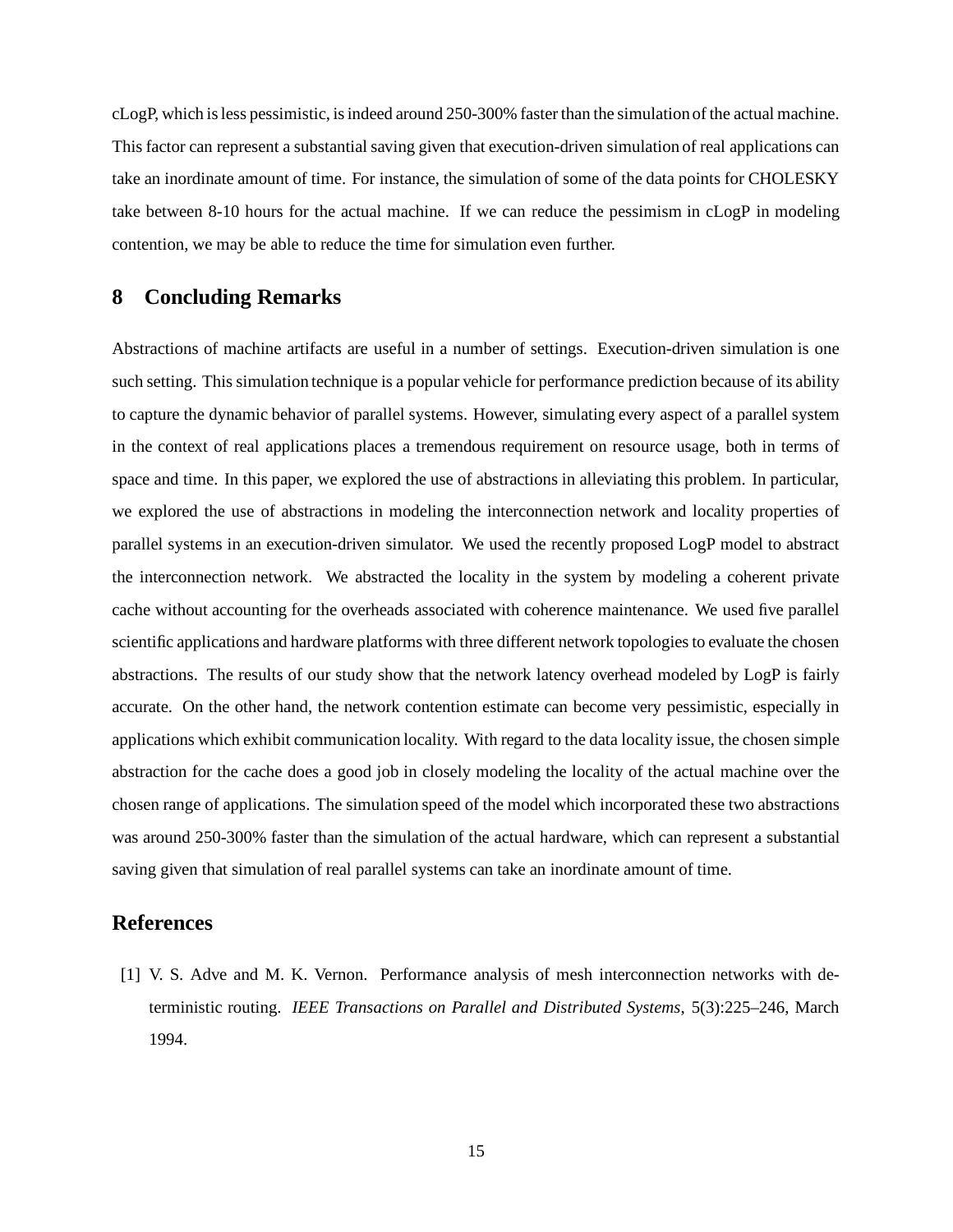- [2] A. Agarwal. Limits on Interconnection Network Performance. *IEEE Transactions on Parallel and Distributed Systems*, 2(4):398–412, October 1991.
- [3] A. Agarwal et al. The MIT Alewife machine : A large scale Distributed-Memory Multiprocessor. In *Scalable shared memory multiprocessors*. Kluwer Academic Publishers, 1991.
- [4] A. Aggarwal, A. K. Chandra, and M. Snir. On Communication Latency in PRAM Computations. In *Proceedings of the First Annual ACM Symposium on Parallel Algorithms and Architectures*, pages 11–21, 1989.
- [5] H. Alt, T. Hagerup, K. Mehlhorn, and F. P. Preparata. Deterministic Simulation of Idealized Parallel Computers on More Realistic Ones. *SIAM Journal of Computing*, 16(5):808–835, 1987.
- [6] T. E. Anderson. The Performance of Spin Lock Alternatives for Shared-Memory Multiprocessors. *IEEE Transactions on Parallel and Distributed Systems*, 1(1):6–16, January 1990.
- [7] D. Bailey et al. The NAS Parallel Benchmarks. *International Journal of Supercomputer Applications*, 5(3):63–73, 1991.
- [8] E. A. Brewer, C. N. Dellarocas, A. Colbrook, and W. E. Weihl. PROTEUS : A high-performance parallel-architecture simulator. Technical Report MIT-LCS-TR-516, Massachusetts Institute of Technology, Cambridge, MA 02139, September 1991.
- [9] R. Cole and O. Zajicek. The APRAM: Incorporating Asynchrony into the PRAM Model. In *Proceedings of the First Annual ACM Symposium on Parallel Algorithms and Architectures*, pages 169–178, 1989.
- [10] R. G. Covington, S. Madala, V. Mehta, J. R. Jump, and J. B. Sinclair. The Rice parallel processing testbed. In *Proceedings of the ACM SIGMETRICS 1988 Conference on Measurement and Modeling of Computer Systems*, pages 4–11, Santa Fe, NM, May 1988.
- [11] D. Culler et al. LogP : Towards a realistic model of parallel computation. In *Proceedings of the 4th ACM SIGPLAN Symposium on Principles and Practice of Parallel Programming*, pages 1–12, May 1993.
- [12] W. J. Dally. Performance analysis of *k*-ary *n*-cube interconnection networks. *IEEE Transactions on Computer Systems*, 39(6):775–785, June 1990.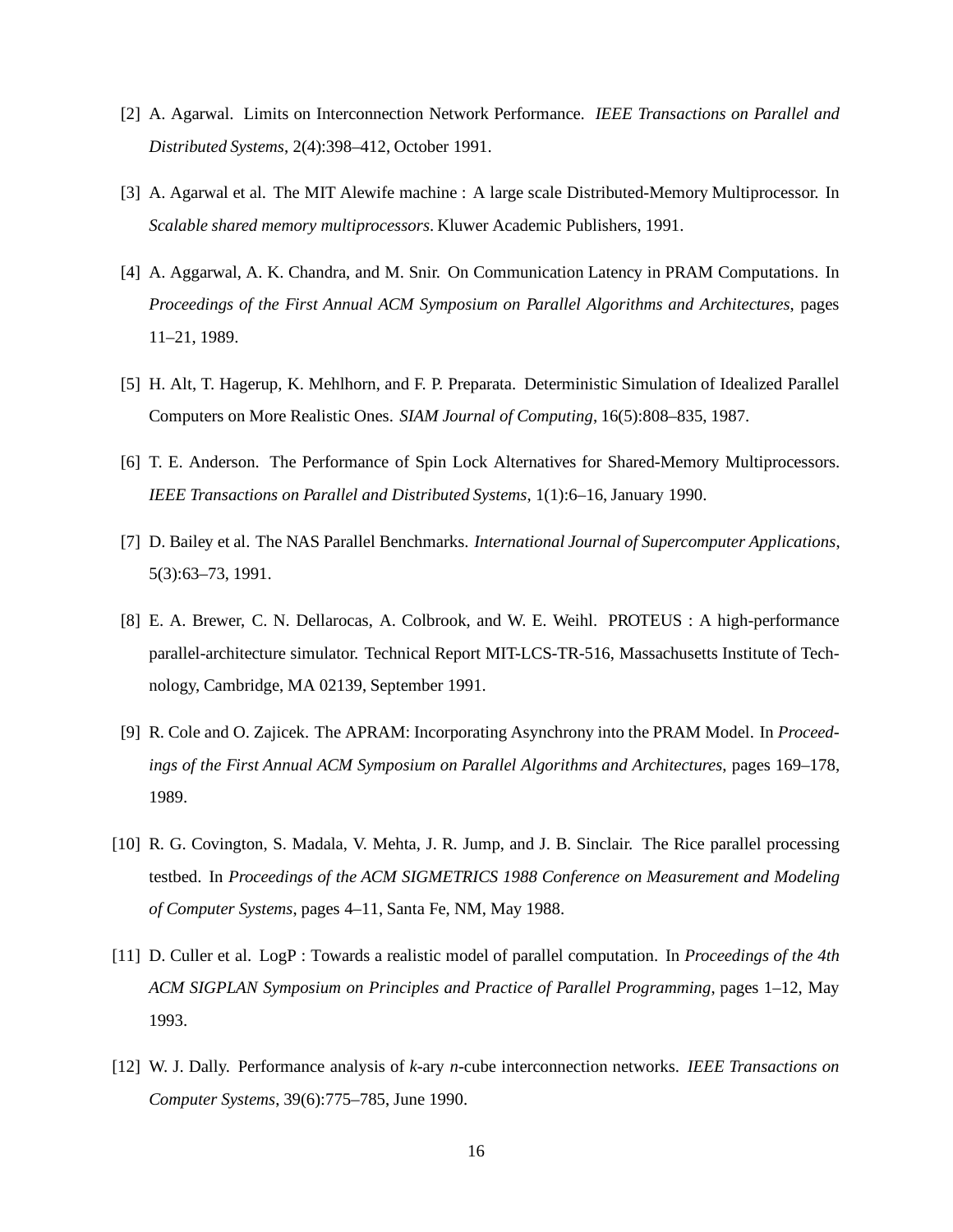- [13] H. Davis, S. R. Goldschmidt, and J. L. Hennessy. Multiprocessor Simulation and Tracing Using Tango. In *Proceedings of the 1991 International Conference on Parallel Processing*, pages II 99–107, 1991.
- [14] S. Fortune and J. Wyllie. Parallelism in random access machines. In *Proceedings of the 10th Annual Symposium on Theory of Computing*, pages 114–118, 1978.
- [15] P. B. Gibbons. A More Practical PRAM Model. In *Proceedings of the First Annual ACM Symposium on Parallel Algorithms and Architectures*, pages 158–168, 1989.
- [16] D. Lenoski, J. Laudon, K. Gharachorloo, W-D Weber, A. Gupta, J. Hennessy, M. Horowitz, and M. S. Lam. The Stanford DASH multiprocessor. *IEEE Computer*, 25(3):63–79, March 1992.
- [17] P. Mehra, C. H. Schulbach, and J. C. Yan. A comparison of two model-based performance-prediction techniques for message-passing parallel programs. In *Proceedings of the ACM SIGMETRICS 1994 Conference on Measurement and Modeling of Computer Systems*, pages 181–190, May 1994.
- [18] Microelectronics and Computer Technology Corporation, Austin, TX 78759. *CSIM User's Guide*, 1990.
- [19] J. H. Patel. Analysis of multiprocessors with private cache memories. *IEEE Transactions on Computer Systems*, 31(4):296–304, April 1982.
- [20] U. Ramachandran, G. Shah, S. Ravikumar, and J. Muthukumarasamy. Scalability study of the KSR-1. In *Proceedings of the 1993 InternationalConference on Parallel Processing*, pages I–237–240, August 1993.
- [21] S. K. Reinhardt et al. The Wisconsin Wind Tunnel : Virtual prototyping of parallel computers. In *Proceedings of the ACM SIGMETRICS 1993 Conference on Measurement and Modeling of Computer Systems*, pages 48–60, Santa Clara, CA, May 1993.
- [22] E. Rothberg, J. P. Singh, and A. Gupta. Working sets, cache sizes and node granularity issues for large-scale multiprocessors. In *Proceedings of the 20th Annual International Symposium on Computer Architecture*, pages 14–25, May 1993.
- [23] J. P. Singh, E. Rothberg, and A. Gupta. Modeling communication in parallel algorithms: A fruitful interaction between theory and systems? In *Proceedings of the Sixth Annual ACM Symposium on Parallel Algorithms and Architectures*, 1994.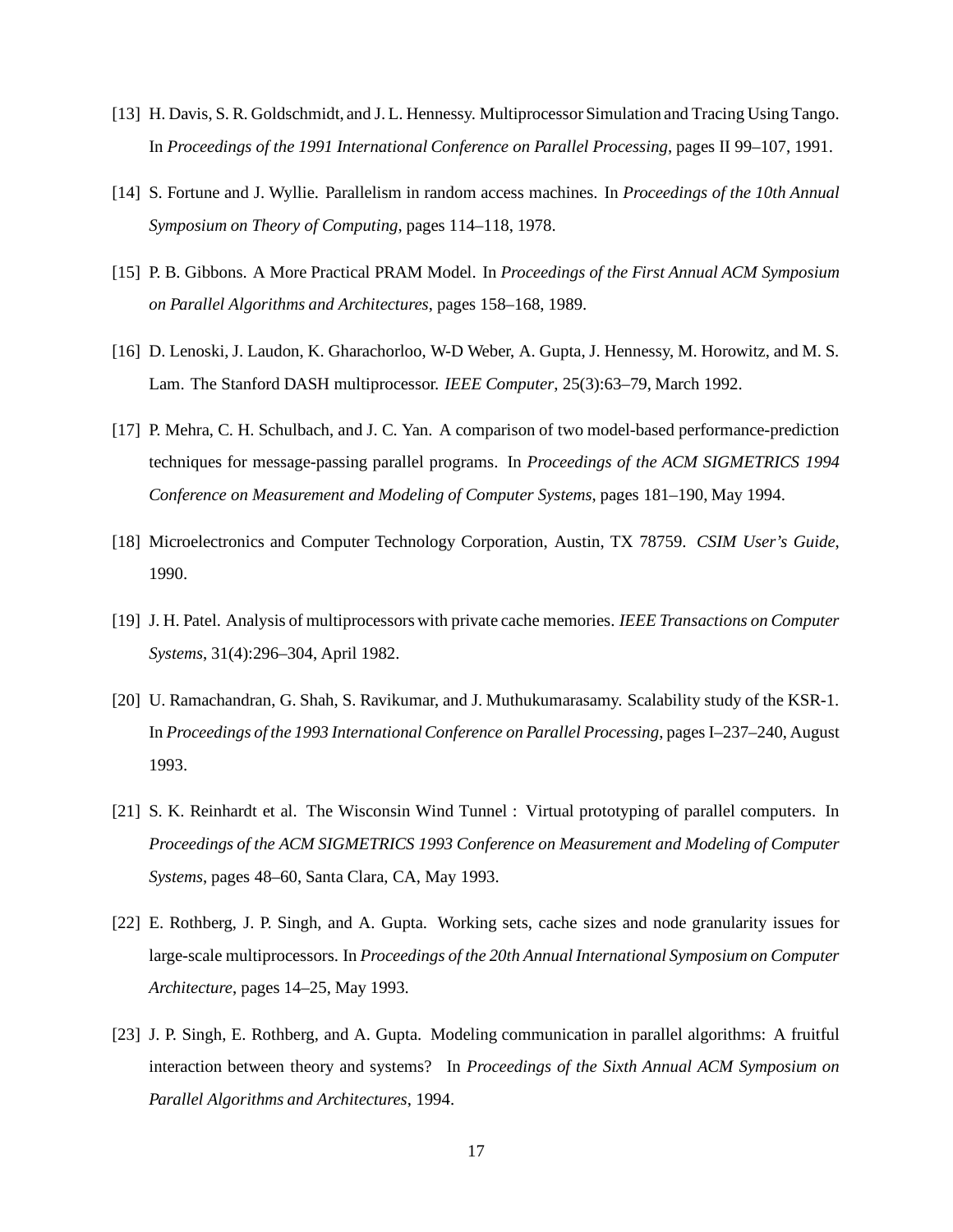- [24] J. P. Singh, W-D. Weber, and A. Gupta. SPLASH: Stanford Parallel Applications for Shared-Memory. Technical Report CSL-TR-91-469, Computer Systems Laboratory, Stanford University, 1991.
- [25] A. Sivasubramaniam, A. Singla, U. Ramachandran, and H. Venkateswaran. An Approach to Scalability Study of Shared Memory Parallel Systems. In *Proceedings of the ACM SIGMETRICS 1994Conference on Measurement and Modeling of Computer Systems*, pages 171–180, May 1994.
- [26] A. Sivasubramaniam, A. Singla, U. Ramachandran, and H. Venkateswaran. A Simulation-based Scalability Study of Parallel Systems. *Journal of Parallel and Distributed Computing*, 1994. To appear.
- [27] A. Sivasubramaniam, A. Singla, U. Ramachandran, and H. Venkateswaran. Synthesizing network requirements using parallel scientific applications. Technical Report GIT-CC-94/31, College of Computing, Georgia Institute of Technology, July 1994.
- [28] Leslie G. Valiant. A Bridging Model for Parallel Computation. *Communications of the ACM*, 33(8):103–111, August 1990.
- [29] H.Wabnig and G. Haring. PAPS The Parallel ProgramPerformance Prediction Toolset. In *Proceedings of the 7th International Conference on Modeling Techniques and Tools for Computer Performance Evaluation*, Vienna, Austria, May 1994.
- [30] D. A. Wood et al. Mechanisms for cooperative shared memory. In *Proceedings of the 20th Annual International Symposium on Computer Architecture*, pages 156–167, May 1993.
- [31] J. C. Wyllie. *The Complexity of Parallel Computations*. PhD thesis, Department of Computer Science, Cornell University, Ithaca, NY, 1979.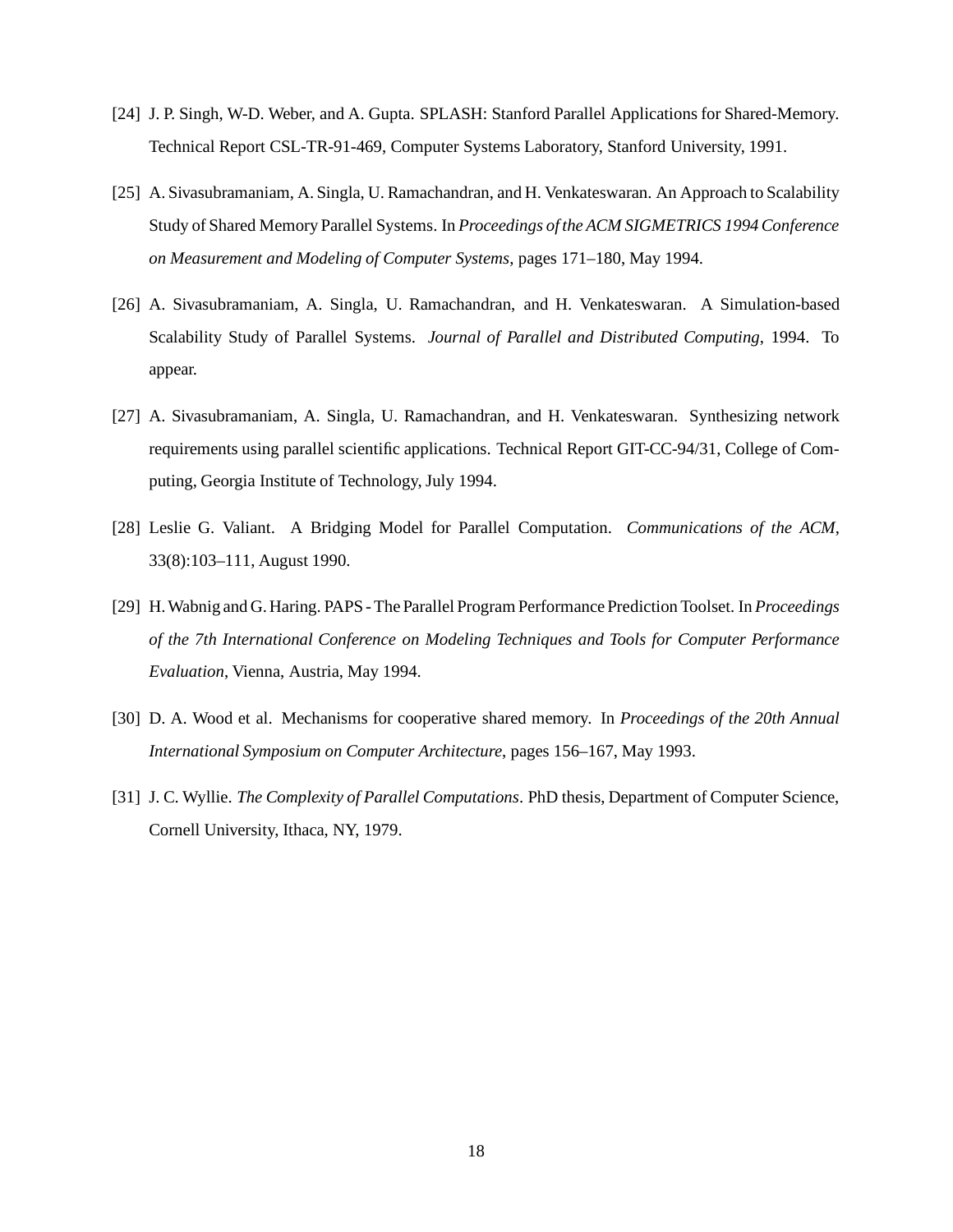## Latency Overhead

Time (in millisecs)

Time (in millisecs)

Time (in millisecs)

Time (in millisecs)



Figure 1: FFT on Full: Latency



Figure 2: CG on Full: Latency



Figure 3: EP on Full: Latency



Figure 5: CHOLESKY on Full: Latency



Figure 4: IS on Full: Latency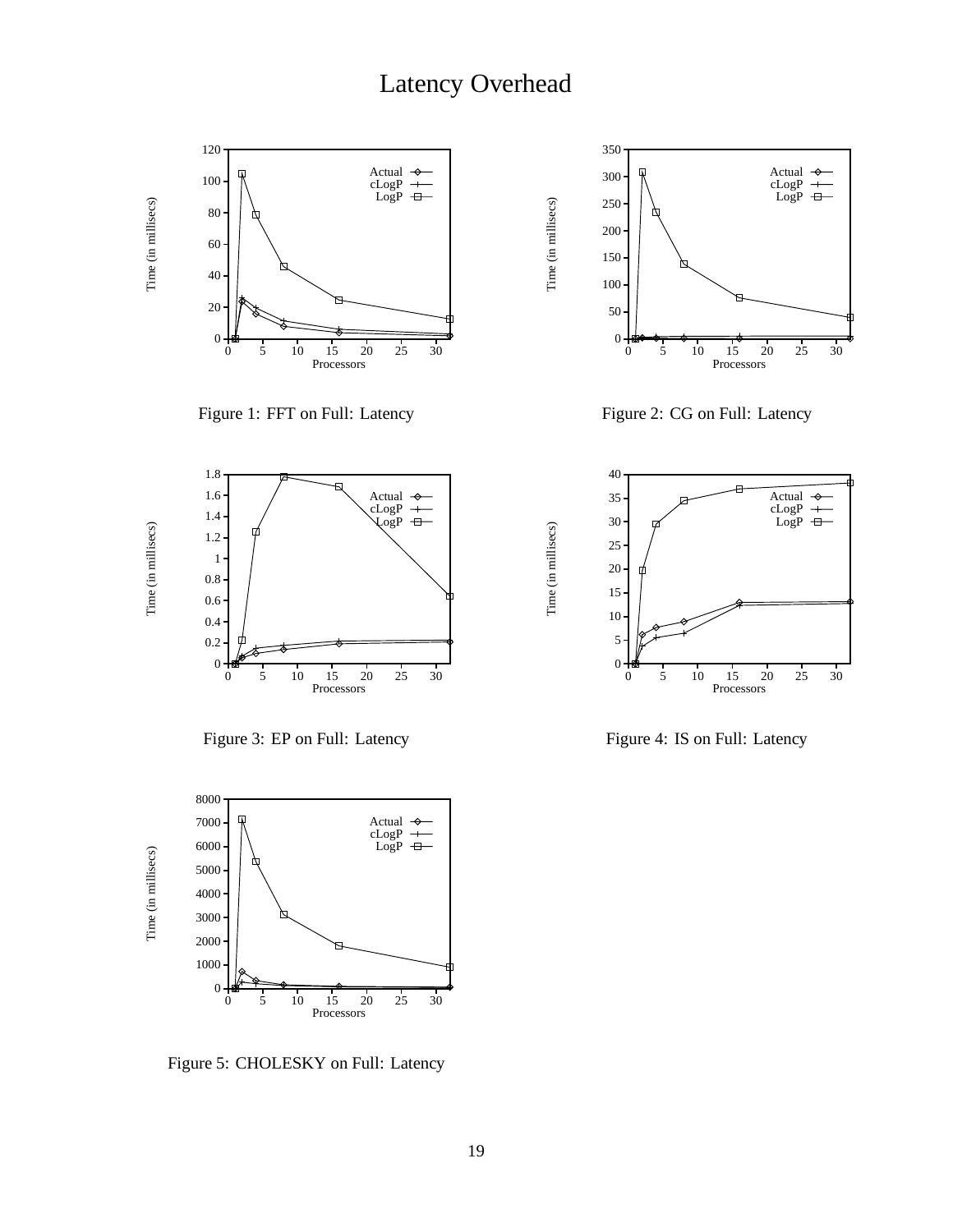## Contention Overhead

Time (in millisecs)



Figure 6: IS on Full: Contention



Figure 7: IS on Cube: Contention



Figure 8: IS on Mesh: Contention



Figure 10: CHOLESKY on Full: Contention



Figure 9: FFT on Cube: Contention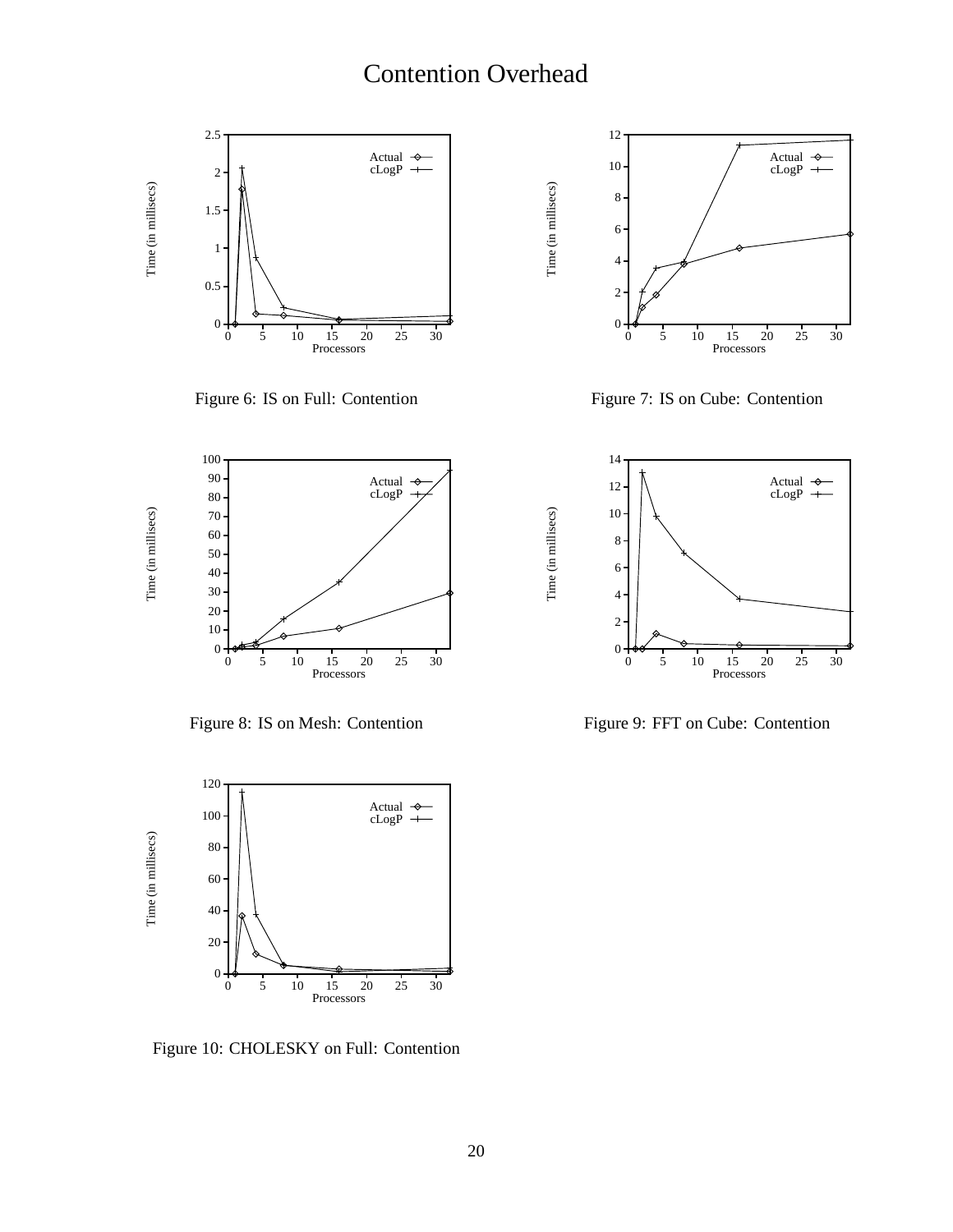# Contention Overhead (contd)

Time (in millisecs)

Time (in millisecs)



Figure 11: EP on Full: Contention



Figure 12: EP on Cube: Contention



Figure 13: EP on Mesh: Contention



Figure 14: FFT on Mesh: Contention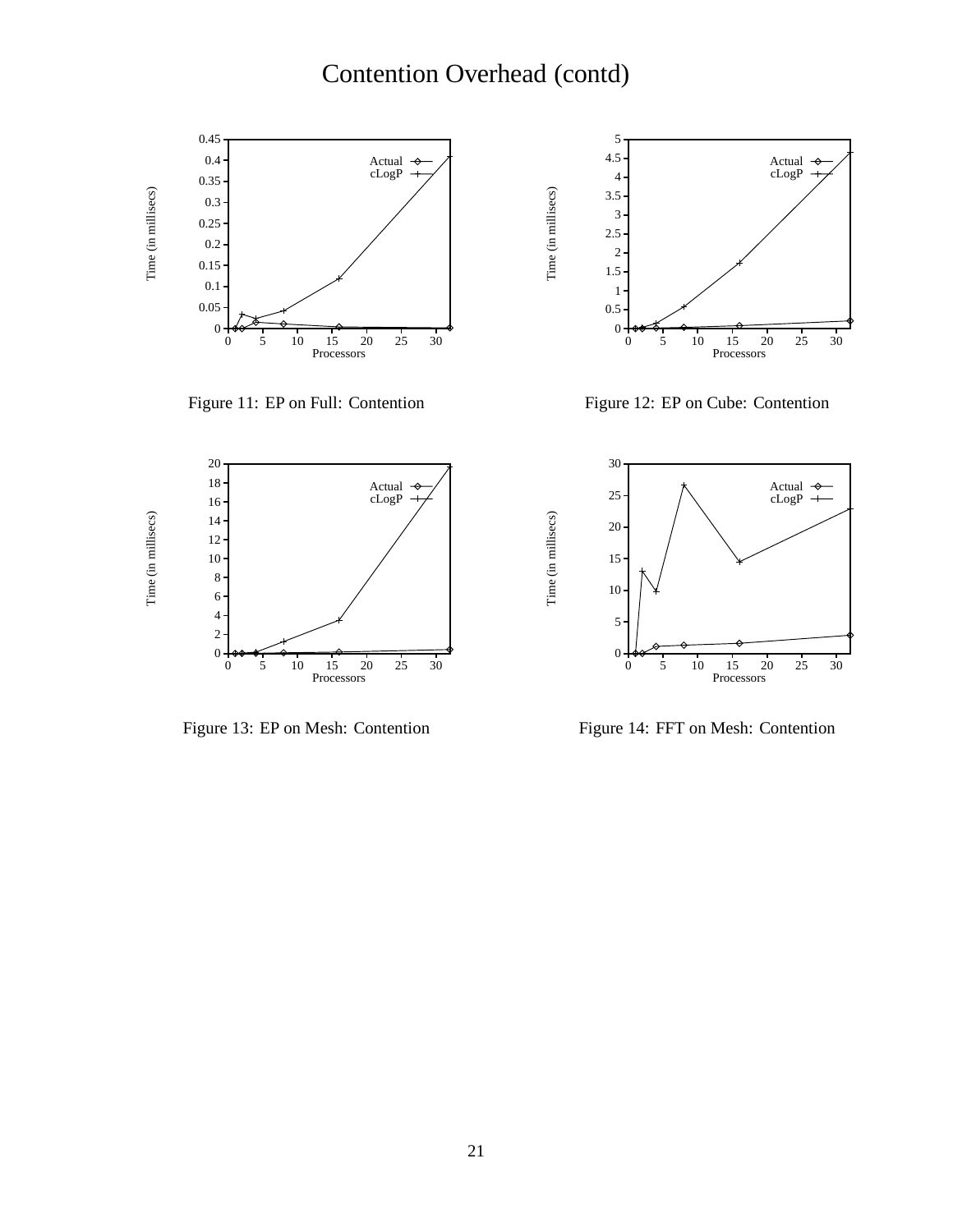

Figure 15: CG on Cube: Contention



Figure 17: CHOLESKY on Cube: Contention



Figure 19: FFT on Cube: Contention (Send/Receive Separation)



Figure 16: CG on Mesh: Contention



Figure 18: CHOLESKY on Mesh: Contention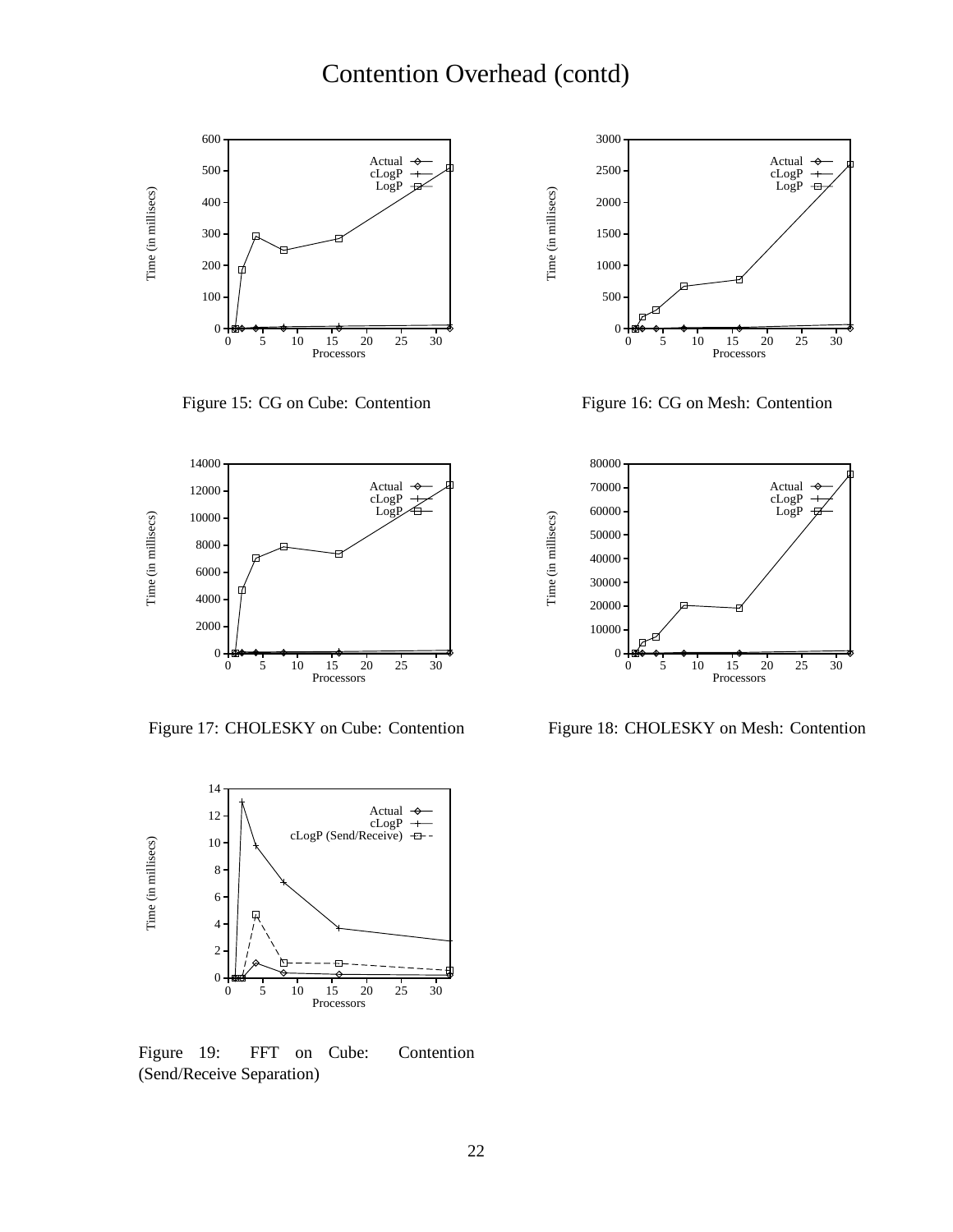## Execution Time



Figure 24: CHOLESKY on Full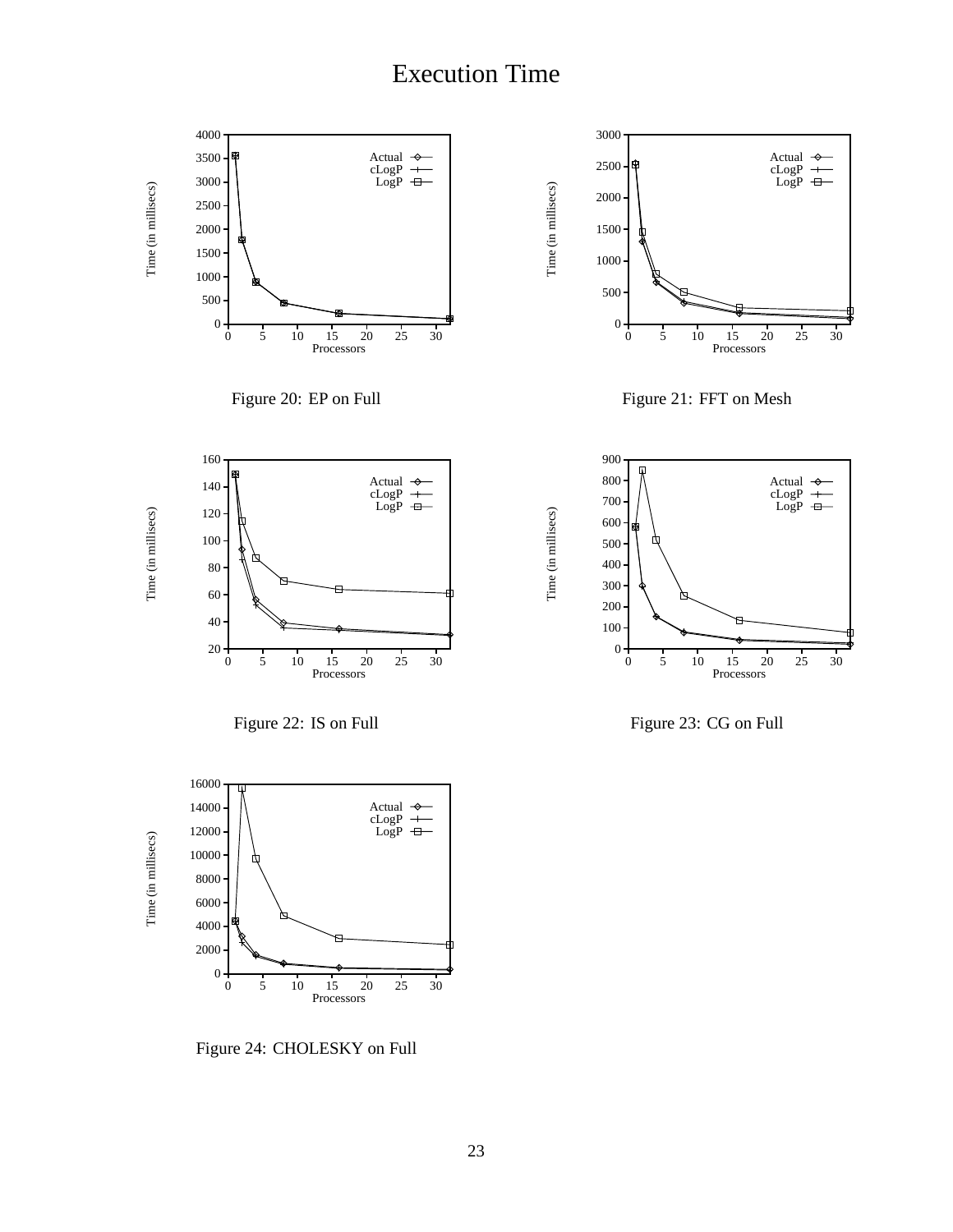# Execution Time (contd)



Figure 27: CG on Mesh

Figure 28: CHOLESKY on Mesh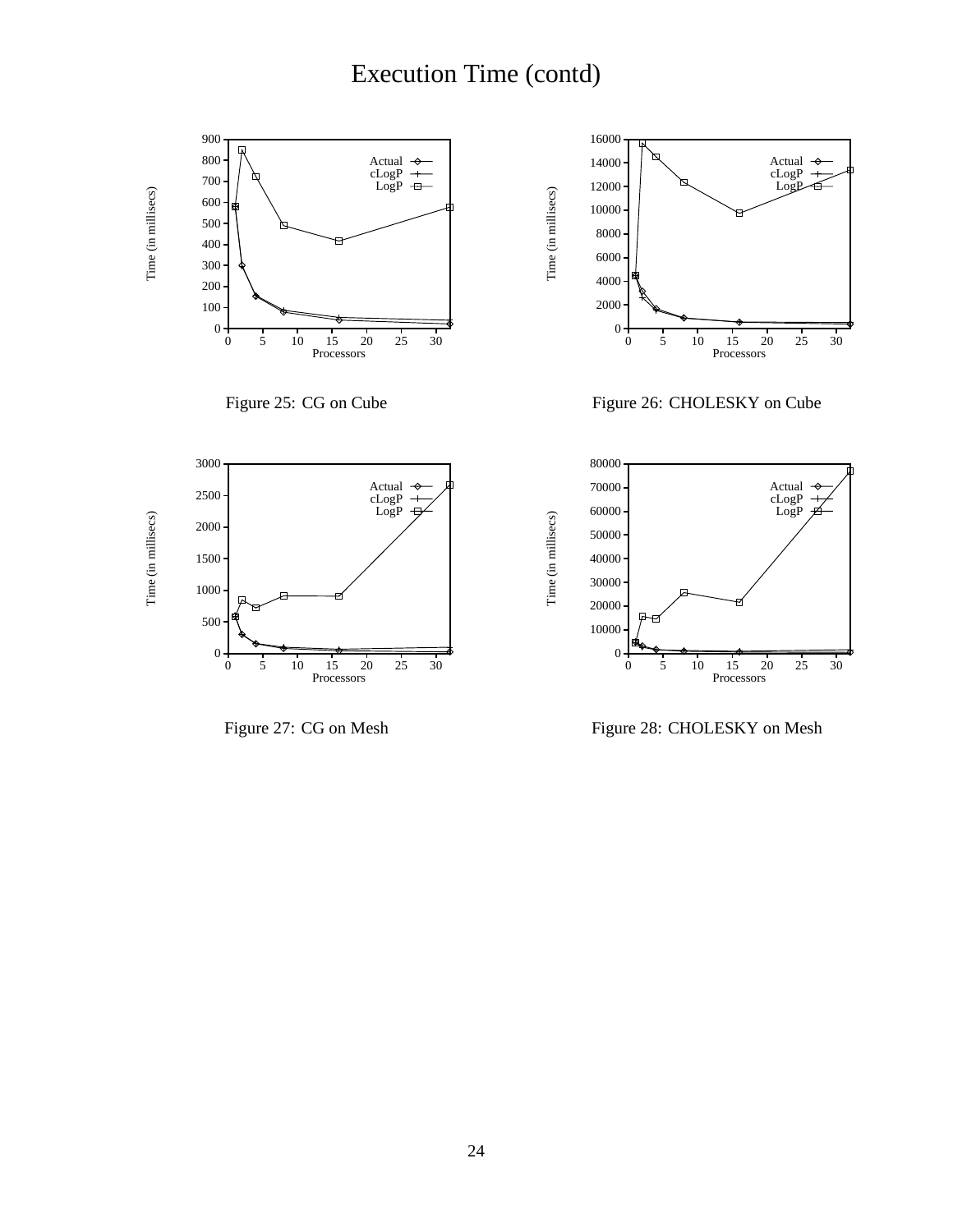## **Appendix**

**EP**

| <b>Phase</b> | <b>Description</b>     |             |         | Comp. Gran.   Data Gran.   Synchronization |
|--------------|------------------------|-------------|---------|--------------------------------------------|
|              | Local Float. Pt. Opns. | Large       | N/A     | N/A                                        |
|              | Global Sum             | Integer Add | Integer | Wait-Signal                                |

#### Table 1: Characteristics of EP

EP is an "Embarrassingly Parallel" application that generates pairs of Gaussian random deviates and tabulates the number of pairs in successive square annuli. This problem is typical of many Monte-Carlo simulation applications. It is computation bound and has little communication between processors. A large number of floating point random numbers  $n(64K)$  in this study) is generated which are then subject to a series of operations. The computation granularity of this section of the code is considerably large and is linear in the number of random numbers (the problem size) calculated. The operation performed on a computed random number is completely independent of the other random numbers. The processor assigned to a random number can thus execute all the operations for that number without any external data. Hence the data granularity is meaningless for this phase of the program. Towards the end of this phase, a few global sums are calculated by using a logarithmic reduce operation. In step  $i$  of the reduction, a processor receives an integer from another which is a distance  $2<sup>i</sup>$  away and performs an addition of the received value with a local value. The data that it receives (data granularity) resides in a cache block in the other processor, along with the synchronization variable which indicates that the data is ready (synchronization is combined with data transfer to exploit spatial locality). Since only 1 processor writes into this variable, and the other spins on the value of the synchronization variable (Wait-Signal semantics), no locks are used. Every processor reads the global sum from the cache block of processor 0 when the last addition is complete. The computation granularity between these communication steps can lead to work imbalance since the number of participating processors halves after each step of the logarithmic reduction. However since the computation is a simple addition it does not cause any significant imbalance for this application. The amount of local computation in the initial computation phase overshadows the communication performed by a processor. Table 1 summarizes the characteristics of EP.

**IS**

IS is an "Integer Sort" application that uses bucket sort to rank a list of integers which is an important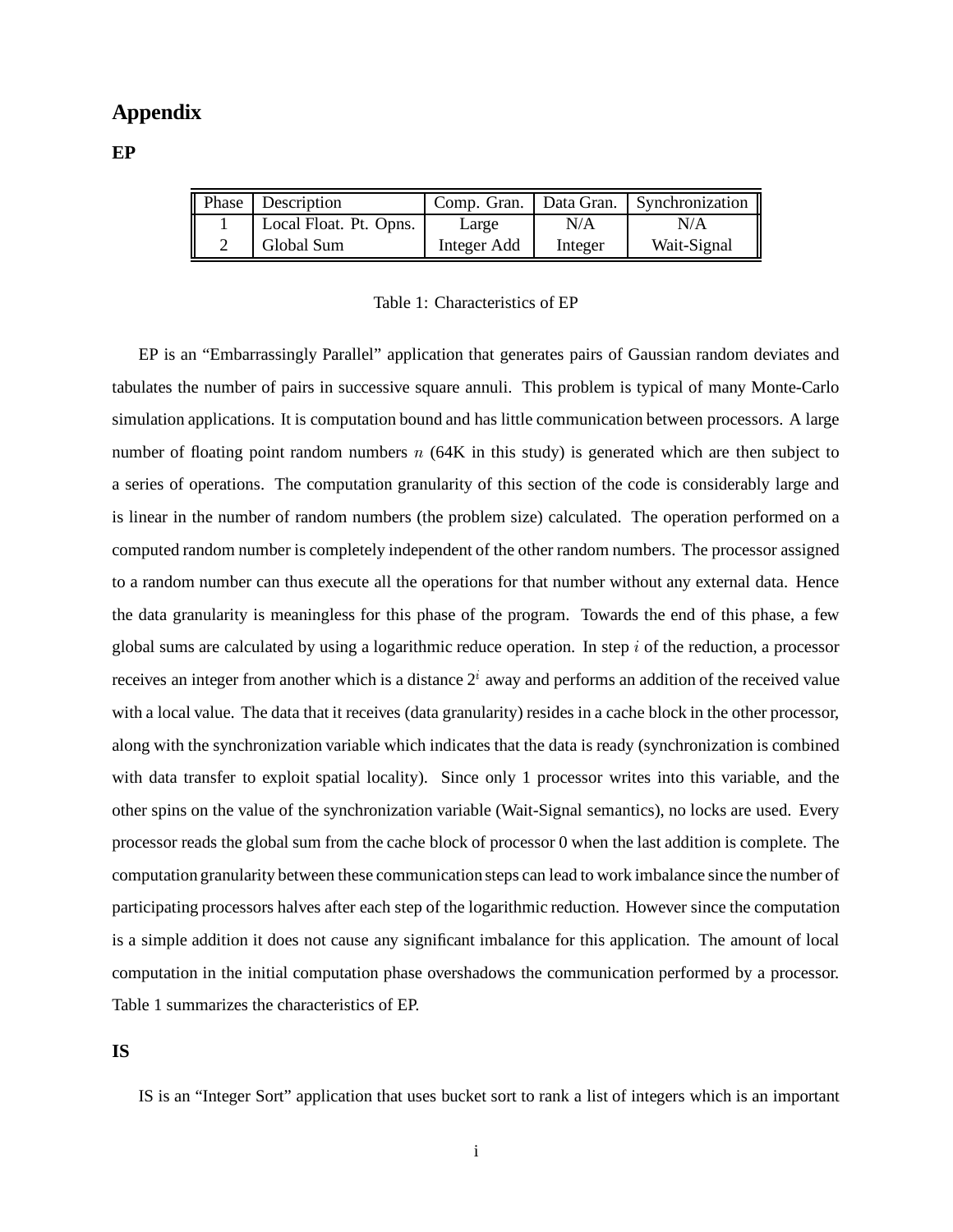| Phase          | Description               | Comp. Gran. | Data Gran.               | Synchronization  |
|----------------|---------------------------|-------------|--------------------------|------------------|
|                | Local bucket updates      | Small       | N/A                      | N/A              |
| $\overline{2}$ | Barrier Sync.             | N/A         | N/A                      | Barrier          |
| 3              | Global bucket merge       | Small       | $chunk * (p-1)$ integers | N/A              |
| 4              | Global Sum                | Integer Add | Integer                  | Wait-Signal      |
| 5              | Global bucket updates     | Small       | N/A                      | N/A              |
| 6              | Barrier Sync.             | N/A         | N/A                      | Barrier          |
| 7              | Global bucket updates     | Small       | 2K integers              | Lock each bucket |
| 8              | <b>Local List Ranking</b> | Small       | N/A                      | N/A              |

Table 2: Characteristics of IS

operation in "particle method" codes. An implementation of the algorithm is described in [20] and Table 2 summarizes its characteristics. The input list of size  $n$  (64K in this study) is equally partitioned among the processors. Each processor maintains two sets of buckets. One set of buckets (of size  $\nu$ buckets) is used to maintain the information for the portion of the list local to it. The other set (of size  $chunk = nbuckets/p$ where  $p$  is the number of processors) maintains the information for the entire list. A processor first updates the local buckets for the portion of the list allotted to it, which is an entirely local operation (phase 1). Each list element would require an update (integer addition) of its corresponding bucket. A barrier is used to ensure the completion of this phase. The implementation of the barrier is similar to the implementation of the logarithmic global sum operation discussed in EP, except that no computation need be performed. A processor then uses the local buckets of every other processor to calculate the bucket values for the  $chunk$ of the global buckets allotted to it (phase 3). The phase would thus require  $chunk * (p - 1)$  remote bucket values per processor. During this calculation, the processor also maintains the sum of all the global bucket values in its  $chunk$ . These sums are then involved in a logarithmic reduce operation (phase 4) to obtain the partial sum for each processor. Each processor uses this partial sum in calculating the partial sums for the  $chunk of global buckets allotted to it (phase 5) which is again a local operation. At the completion of this$ phase, a processor sets a lock (test-test&set lock [6]) for each global bucket, subtracts the value found in the corresponding local bucket, updates the local bucket with this new value in the global bucket, and unlocks the bucket (phase 7). The memory allocation for the global buckets and its locks is done in such a way that a bucket and its corresponding lock fall in the same cache block and the rest of the cache block is unused. Synchronization is thus combined with data transfer and false sharing is avoided. The final list ranking phase (phase 8) is a completely local operation using the local buckets in each processor and is similar to phase 1 in its characteristics.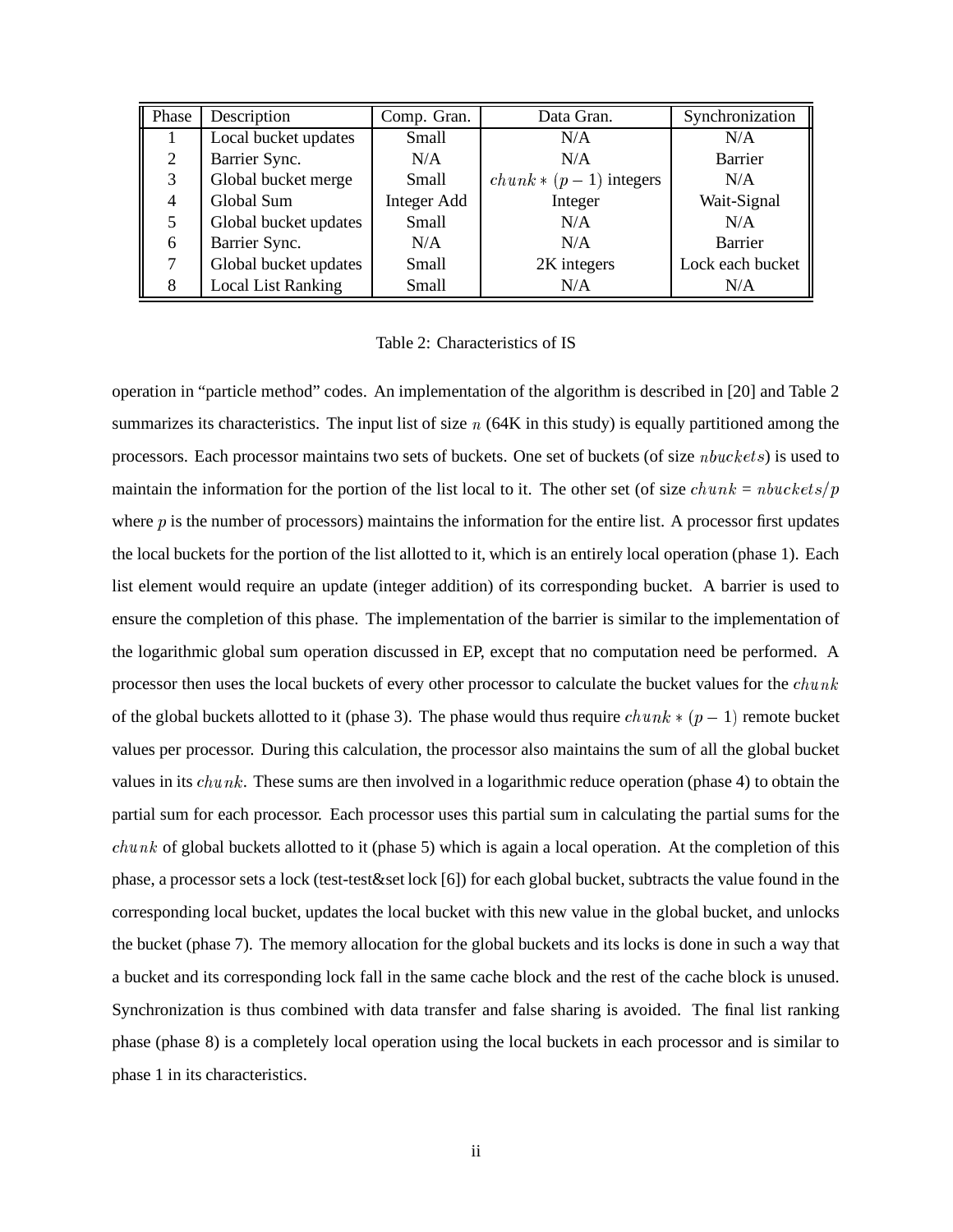| Phase | Description             | Comp. Gran.                    | Data Gran.                              | Synchronization |
|-------|-------------------------|--------------------------------|-----------------------------------------|-----------------|
|       | Local radix-2 butterfly | $\frac{N}{P} \log \frac{N}{P}$ | N/A                                     | N/A             |
|       | Barrier Sync.           | N/A                            | N/A                                     | <b>Barrier</b>  |
|       | Data redistribution     | N/A                            | $(P-1) * \frac{N}{P^2}$ complex numbers | N/A             |
|       | Barrier Sync.           | N/A                            | N/A                                     | Barrier         |
|       | Local radix-2 butterfly | $O(\frac{N}{D}\log P)$         | N/A                                     | N/A             |

Table 3: Characteristics of FFT

FFT is a one dimensional complex Fast Fourier Transform of  $n$  (64K in this study) points that plays an important role in Image and Signal processing.  $n$  is a power of 2 and greater than or equal to the square of the number of processors  $p$ . There are three important phases in the application. In the first and last phases, processors perform the radix-2 butterfly computation on  $n/p$  local points. The only communication is incurred in the middle phase in which the *cyclic* layout of data is changed to a *blocked* layout as described in [11]. It involves an all-to-all communication step where each processor distributes its local data equally among the p processors. The communication in this step is *staggered* with processor *i* starting with data  $(\frac{n}{n^2})$ points) read from processor  $i + 1$  and ending with data read from processor  $i - 1$  in  $p - 1$  substeps. This communication schedule minimizes contention both in the network and at the processor ends. These three phases are separated by barriers.

|         |                |         | ۰,             |
|---------|----------------|---------|----------------|
| ٠<br>., | ۰.<br>۰,<br>۰, | ×<br>v. | ×<br>۰,<br>. . |

| Phase          | Description                       | Comp. Gran.    | Data Gran.                 | Synchronization |
|----------------|-----------------------------------|----------------|----------------------------|-----------------|
|                | Matrix-Vector Prod.               | Medium         | Random Float. Pt. Accesses | N/A             |
| 2              | Vector-vector Prod.               |                |                            |                 |
|                | a) Local dot product              | <b>Small</b>   | N/A                        | N/A             |
|                | b) Global Sum                     | Float. Pt. Add | Float. Pt.                 | WaitSignal      |
| 3              | Local Float. Pt. Opns             | Medium         | N/A                        | N/A             |
| $\overline{4}$ | <same 2="" as="" phase=""></same> |                |                            |                 |
|                | Local Float. Pt. Opns             | Medium         | N/A                        | N/A             |
| 6              | Barrier Sync.                     | N/A            | N/A                        | Barrier         |

#### Table 4: Characteristics of CG

CG is a "Conjugate Gradient" application which uses the Conjugate Gradient method to estimate the smallest eigenvalue of a symmetric positive-definite sparse matrix with a random pattern of non-zeroes that is typical of unstructured grid computations. The sparse matrix of size  $n * n$  and the vectors are partitioned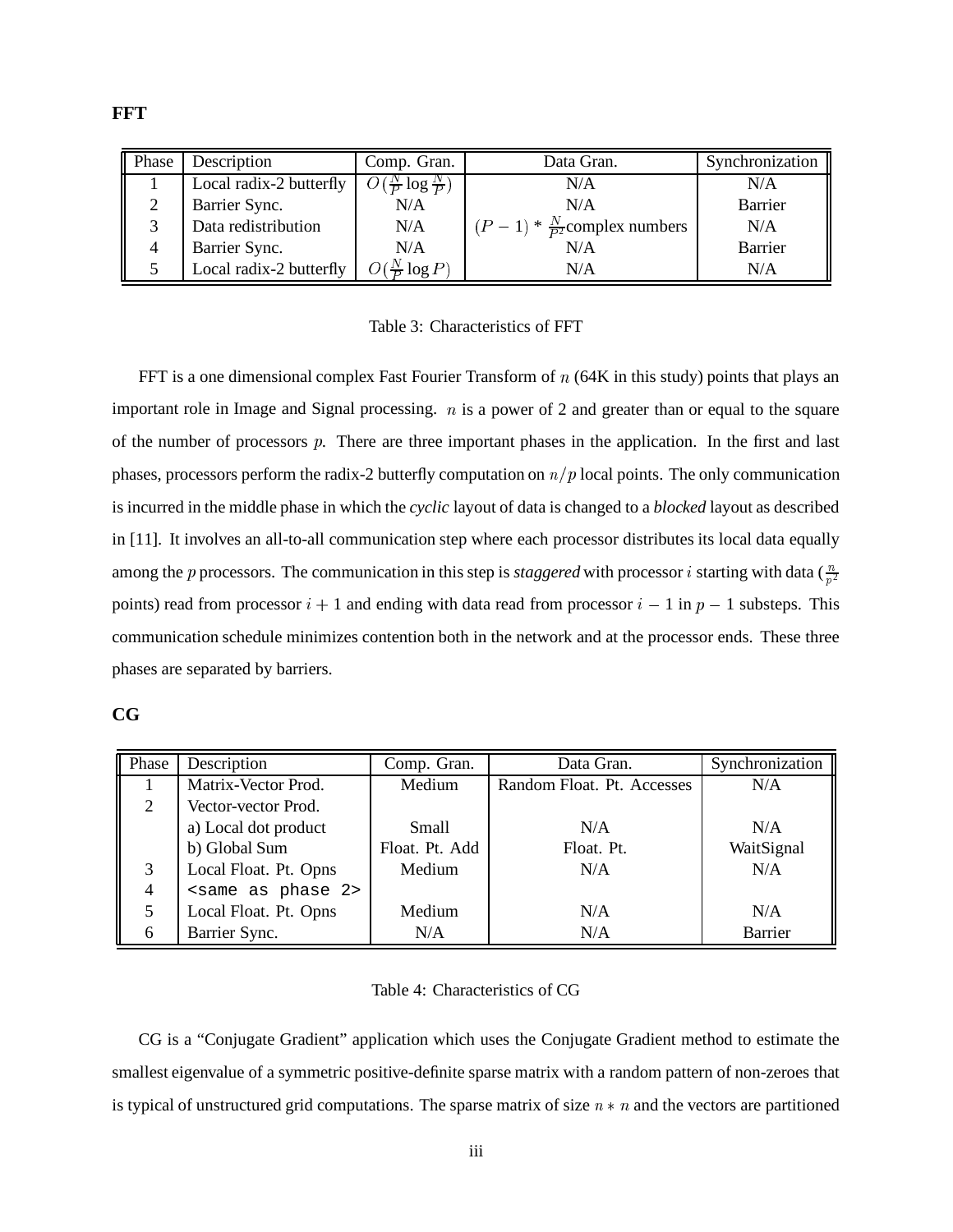by rows assigning an equal number of contiguousrows to each processor (static scheduling). We present the results for five iterations of the Conjugate Gradient Method in trying to approximate the solution of a system of linear equations. There is a barrier at the end of each iteration. Each iteration involves the calculation of a sparse matrix-vector product and two vector-vector dot products. These are the only operations that involve communication. The computation granularity between these operations is linear in the number of rows (the problem size) and involves a floating point addition and multiplication for each row. The vector-vector dot product is calculated by first obtaining the intermediate dot products for the elements in the vectors local to a processor. This is again a local operation with a computation granularity linear in the number of rows assigned to a processor with a floating point multiplication and addition performed for each row. A global sum of the intermediate dot products is calculated by a logarithmic reduce operation (as in EP) yielding the final dot product. For the computation of the matrix-vector product, each processor performs the necessary calculations for the rows assigned to it in the resulting matrix (which are also the same rows in the sparse matrix that are local to the processor). But the calculation may need elements of the vector that are not local to a processor. Since the elements of the vector that are needed for the computation are dependent on the randomly generated sparse matrix, the communication pattern for this phase is random. Table 4 summarizes the characteristics for each iteration of CG. A sparse matrix of size 1400X1400 containing 100,300 non-zeroes has been used in the study.

### **CHOLESKY**

| Phase | Description             | Comp. Gran.                      | Data Gran.   | Synchronization       |
|-------|-------------------------|----------------------------------|--------------|-----------------------|
|       | Get task                | integer addition                 | few integers | mutex lock            |
|       | Modify supernode        | supernode size float. pt. ops.   | supernode    | N/A                   |
|       | Modify s supernodes     | s* supernode size float. pt. ops | s supernodes | locks for each column |
|       | $(s$ is data dependent) |                                  |              |                       |
| 4     | Add task (if needed)    | integer addition                 | few integers | lock                  |

#### Table 5: Characteristics of CHOLESKY

This application performs a Cholesky factorization of a sparse positive definite matrix of size  $n * n$ . The sparse nature of the input matrix results in an algorithm with a data dependent dynamic access pattern. The algorithm requires an initial symbolic factorization of the input matrix which is done sequentially because it requires only a small fraction of the total compute time. Only numerical factorization [24] is parallelized and analyzed. Sets of columns having similar non-zero structure are combined into supernodes at the end of symbolic factorization. Processors get tasks from a central task queue. Each supernode is a potential